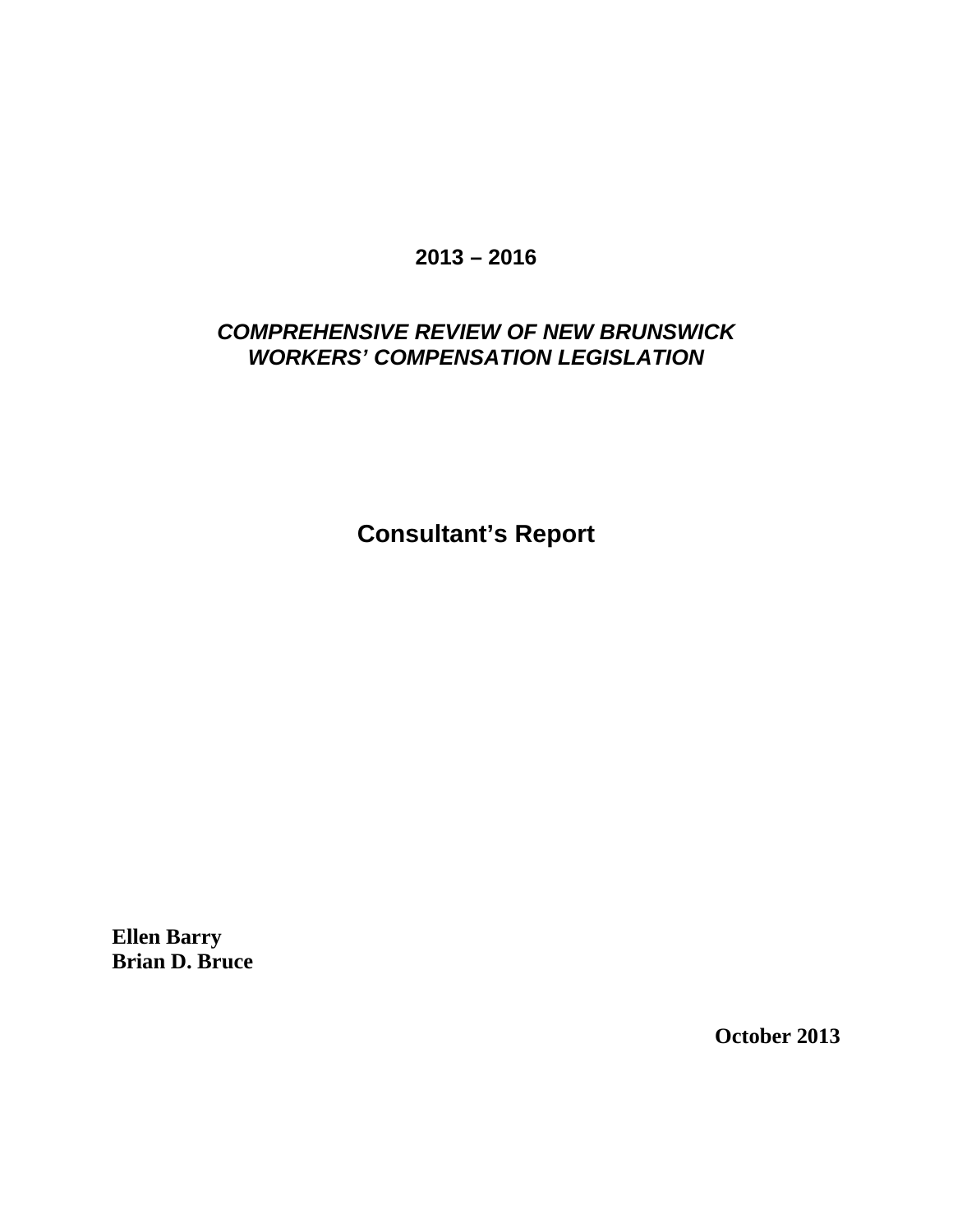# **TABLE OF CONTENTS**

| THE CALCULATION OF BENEFITS UNDER SECTION 38.11(9) IN THE WORKERS                                                        |  |
|--------------------------------------------------------------------------------------------------------------------------|--|
| THE DETERMINATION OF THE MERITS OF INTRODUCING A DISPUTE<br>RESOLUTION MECHANISM RELATING TO PROCESSES AND PROCEDURES IN |  |
| THE GOVERNANCE STRUCTURE AND MANDATE RELATED TO THE APPEALS<br>TRIBUNAL IN THE WORKPLACE HEALTH, SAFETY COMPENSATION     |  |
|                                                                                                                          |  |
|                                                                                                                          |  |
| APPENDIX 2: WORKSAFENB POLICY 21-215: SUPPLEMENTS TO                                                                     |  |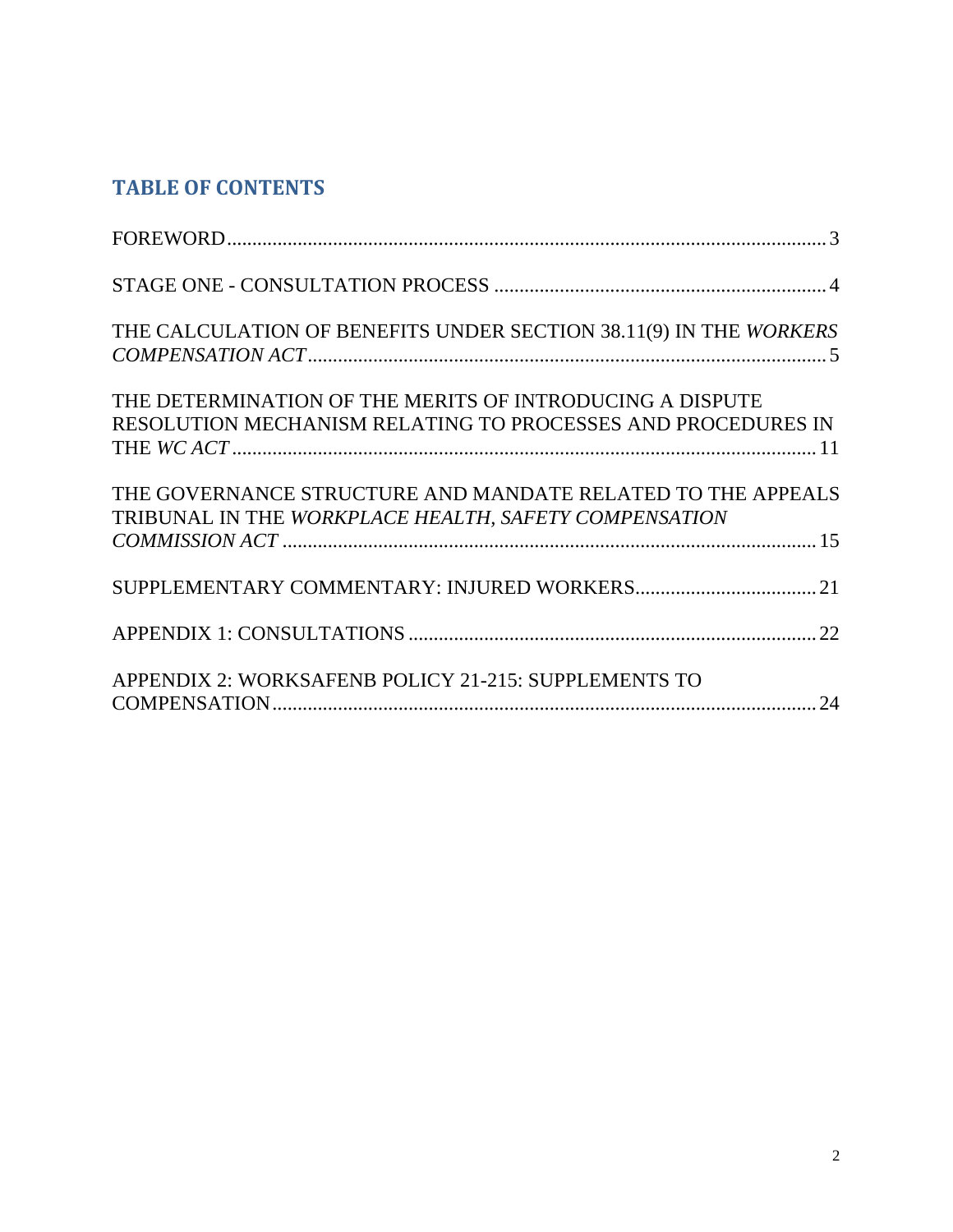# <span id="page-2-0"></span>**FOREWORD**

1. WorkSafeNB ("WSNB") and the Government of New Brunswick have begun a three-year, multi-stage, comprehensive review of workers' compensation legislation. Stage One began in May 2013. The process will be a collaborative effort between WSNB and the Department of Post-Secondary Education, Training and Labour ("DPETL"), co-sponsored by the President and Deputy Minister, respectively.

2. The objective of the review is to ensure that the New Brunswick workers' compensation system appropriately addresses the needs and realities of current and future workplaces and strikes the appropriate balance between adequate compensation for injured workers and employers' fiscal interests. It has been more than 20 years since the legislation has undergone a comprehensive review.

3. A steering committee was established to oversee the review. The President and Chief Executive Officer and the General Counsel for WSNB and the Deputy Minister and Assistant Deputy Minister of DPETL form the steering committee. Consultants and a Subject Matter Expert were retained

4. The final Report of the Consultants, Ms. Ellen Barry and Mr. Brian Bruce, will be presented to the Steering Committee and the Subject Matter Expert, Mr. Doug Mah, Secretary and General Counsel of the Workers' Compensation Board of Alberta. Mr. Mah has been involved in a number of legislative reform projects pertaining to workers' compensation and will provide recommendations on best practices related to Stage One of the review.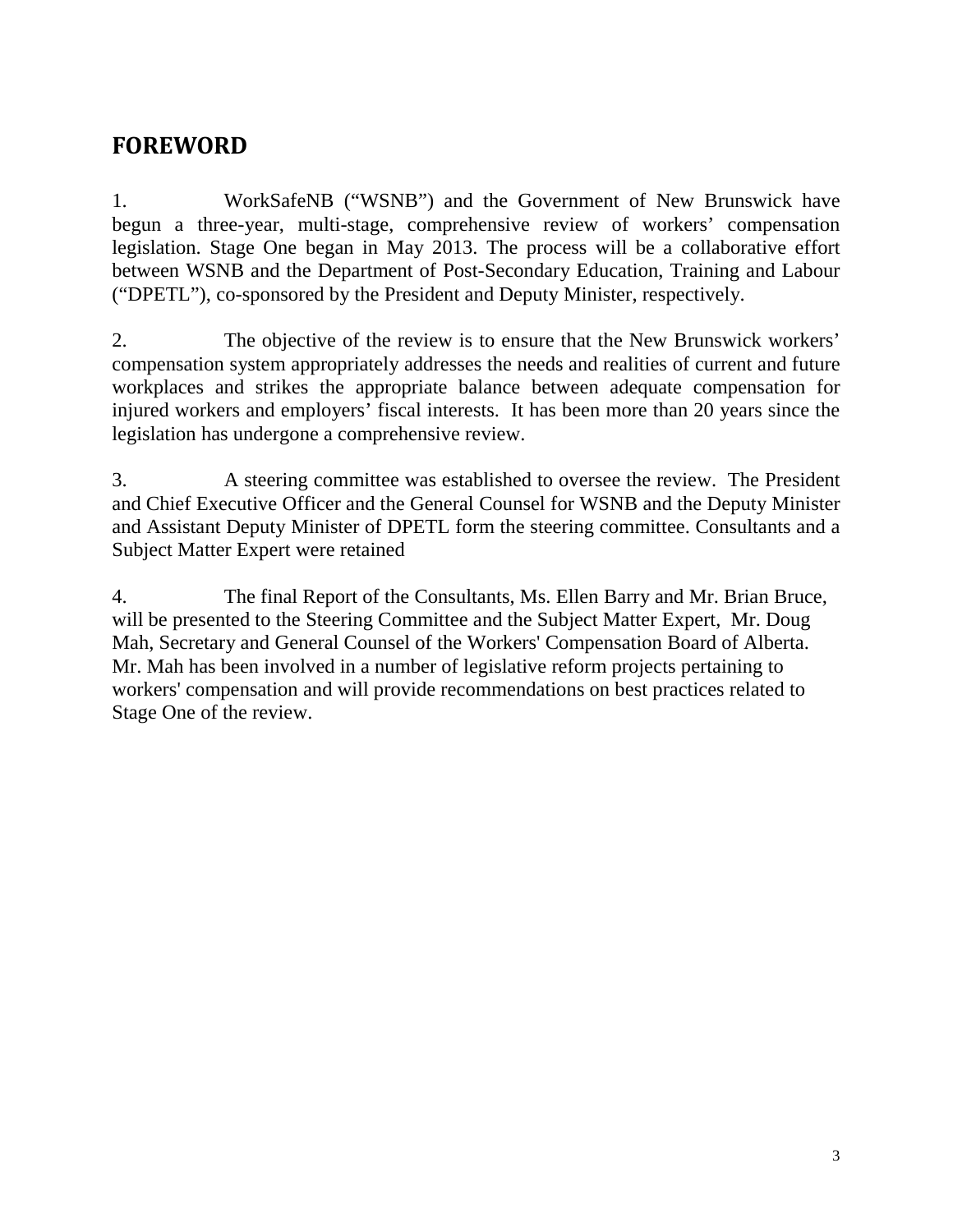# <span id="page-3-0"></span>**STAGE ONE - CONSULTATION PROCESS**

5. The first stage of the review had as its objective to gather input from stakeholders. Two independent consultants were engaged to meet with stakeholders and to report back to the steering committee. Their mandate was to capture the comments made and summarize these in this report without passing judgment on the opinion expressed by the stakeholders.

6. The department contacted 220 stakeholders and invited them to submit comments and to meet with the two consultants. The Department and WSNB published a discussion paper entitled the "2013-2016 Legislative Review of Workers' Compensation 2013 Discussion Paper". This paper is available on the Department of Post-Secondary Education, Training and Labour web site.

7. Stakeholder meetings were held in five regions – Bathurst, Grand Falls, Fredericton, Moncton and Saint John. In total, 37 briefs/comments were received representing workers, employers, professional health associations, injured workers and others. 26 meetings were held with individuals representing these same groups and 17 injured workers met with the consultants. Appendix 1 identifies the stakeholders.

8. The first stage of the review focused on a review of the following:

- The calculation of benefits under section 38.11(9) in the *Workers Compensation Act* ("*WC Act*").
- The determination of the merits of introducing a dispute resolution mechanism relating to processes and procedures in the *WC Act*.
- The governance structure and mandate related to the Appeals Tribunal in the *Workplace Health, Safety Compensation Commission Act* ("*WHSCC Act*").

9. This Report provides a high-level summary of the comments received from stakeholders relating to each of the above-noted items during the consultation process.

10. Comments were also received on other topics ranging from the impact of workplace injuries on individuals to suggestions to improve operational efficiencies. These comments are valuable but are outside of the mandate for Stage One. Comments whether submitted through briefs or captured in notes from oral presentations will be retained and brought forward for consideration in subsequent stages of the review.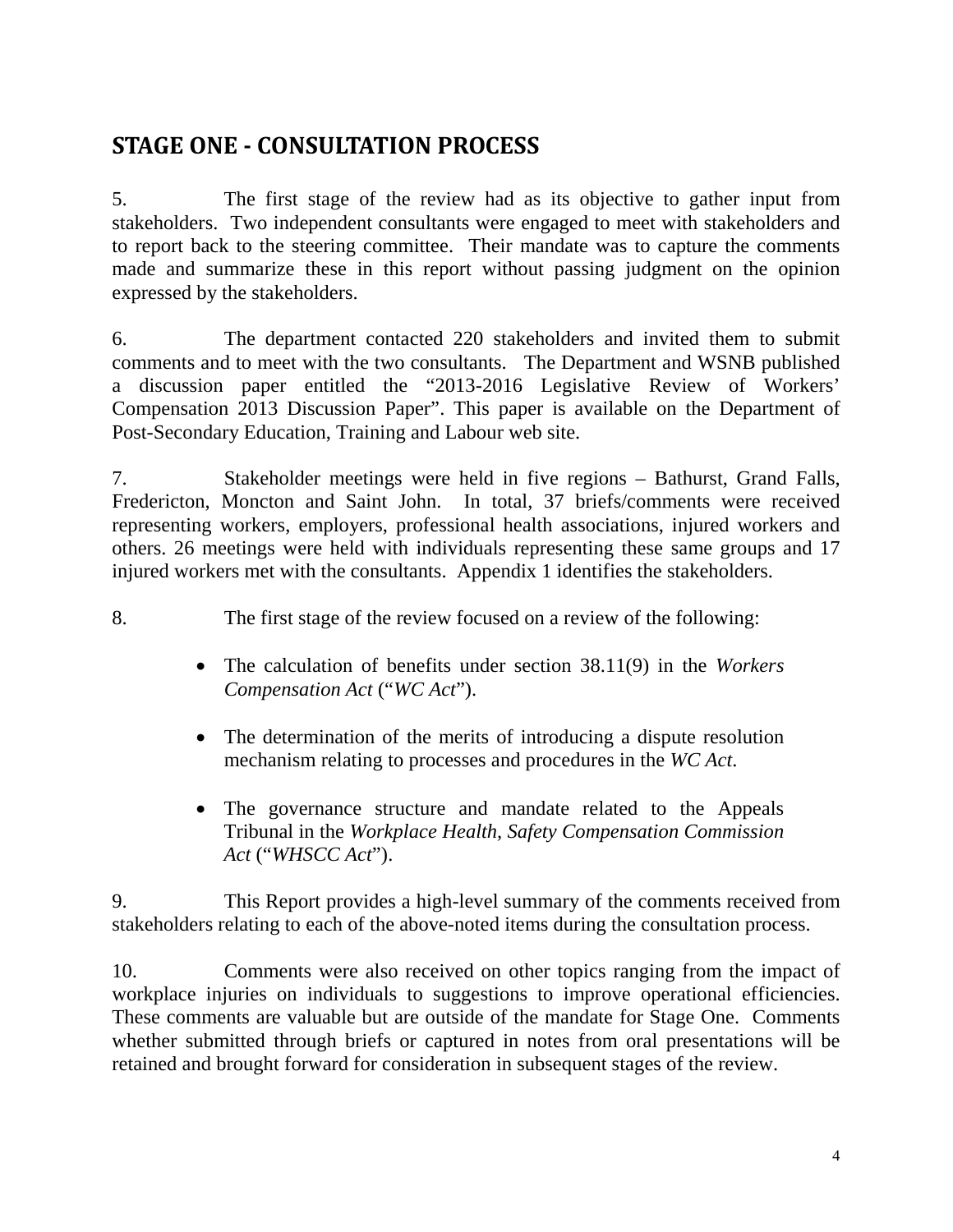# <span id="page-4-0"></span>**THE CALCULATION OF BENEFITS UNDER SECTION 38.11(9) IN THE** *WORKERS COMPENSATION ACT*

### **Introduction**

11. Section 38.11(9) of the *WC Act* reads as follows:

"38.11(9) Notwithstanding subsection (2). where a worker has not received remuneration from the employer or any income replacement or supplement benefit from the employer or from an employment-related source in respect of the injury or recurrence of the injury for a period of time after the injury or recurrence of the injury that is equivalent to three working days and where the worker commences to receive compensation under subsection (2), there shall be payable to the worker only that portion of compensation which, when combined with the amount of any remuneration received by the worker from the employer or any income replacement or supplement benefit received by the worker from the employer or from an employmentrelated source, does not exceed eighty-five per cent of the worker's preaccident net earnings calculated for the same period of time as that during which compensation is paid."

12. The 2013 Discussion Paper identifies the following possible ways of improving section 38.11(9):

- (1) Redrafting the section in "plain language" so that it is easier to understand;
- (2) Clarifying what types of employment–related income referred to in the section should be used to reduce a worker's loss of earnings benefits; and
- (3) Ensuring that the section maintains a balance between proper and just compensation, rehabilitative support and the employer's fiscal interest.

### **Background**

13. Controversy respecting the interpretation of section 38.11(9) developed in 2008 when the Appeals Tribunal started to reverse rulings made by WSNB which deducted what it considered to be employment-related income (CPP retirement pensions, in particular) from a worker's loss of earnings benefits under the *Act*. WSNB made these deductions in accordance with written policies which it had established but which the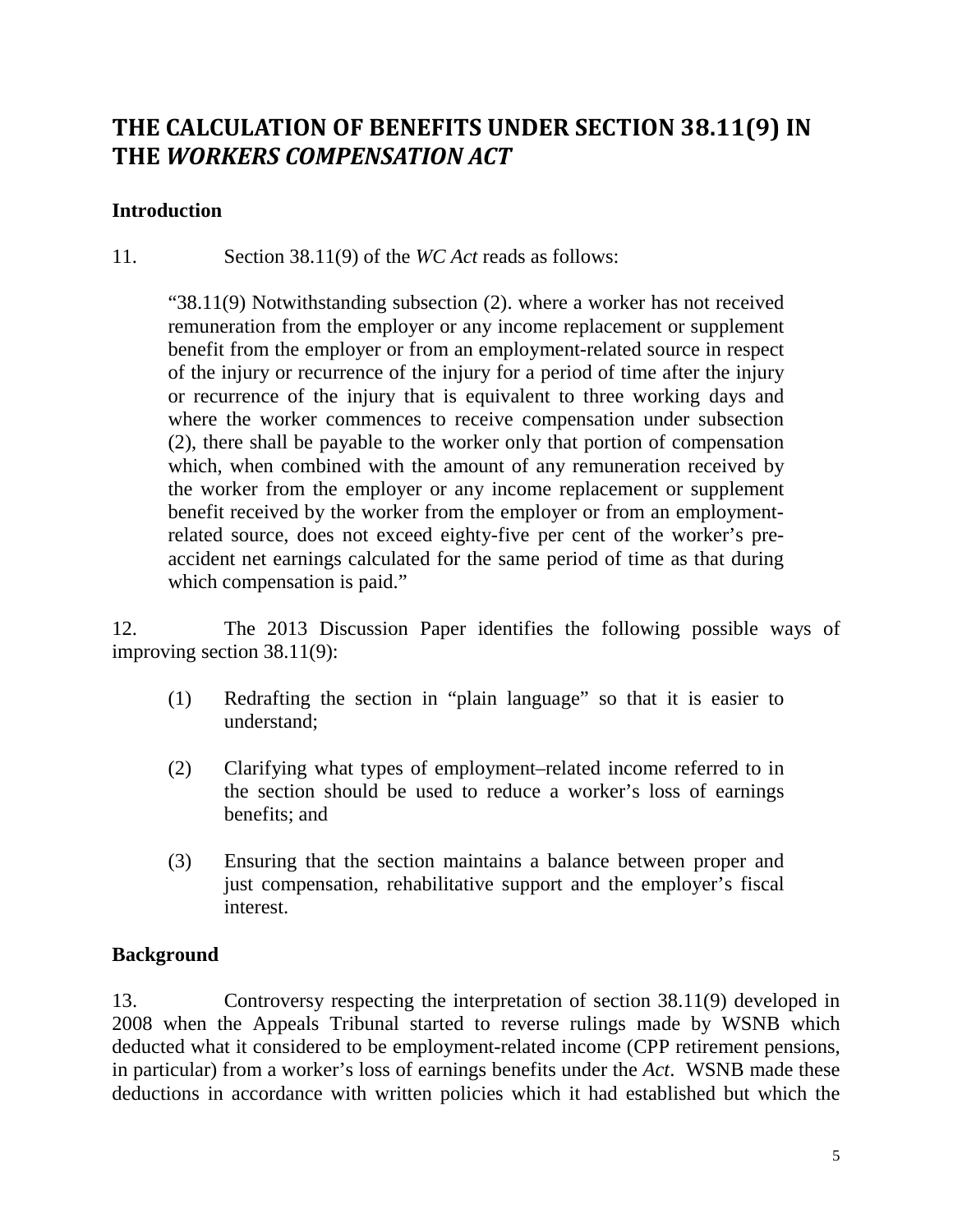Appeals Tribunal found to be in breach of the legislation. Over 200 rulings by WSNB in this area were reversed by the Appeals Tribunal.

14. Finally, in 2011, one of the decisions of the Appeals Tribunal was appealed to the New Brunswick Court of Appeal ("NBCA"). A decision, rendered by the NBCA on April 5, 2012, affirmed the Appeals Tribunal's decision that CPP retirement benefits should not be used to reduce a worker's compensation entitlement under the *WC Act* (*J.D. Irving Limited (Sussex Sawmill) v. Wayne Douthwright and Workplace Health, Safety and Compensation Commission*, 2012 NBCA 35).

15. In paragraph 55 of the NBCA decision, the Court endorsed the following formula for determining when remuneration, income replacement or a supplement benefit received from the employer or an employment-related source should be deducted from a worker's loss of earnings benefit pursuant to s. 38.11(9) of the *Act*:

- "1. Is the amount sought to be deducted either:
	- (a) remuneration received from the employer;
	- (b) income replacement received from either the employer or an employment-related source; or,
	- (c) a supplement benefit received from either the employer or an employment-related source? AND,
- 2. Was the amount received paid for the same period during which compensation is paid?"

16. The NBCA in paragraph 62 of its decision addressed the intent of the Legislature in enacting section 38.11(9) as follows:

"I simply cannot conceive how it might have been the intent of the Legislature in enacting s. 38.11(9) to reduce compensation payments when a worker draws on his or her savings, whether it is in the form of money in a savings account, funds held in an RRSP, a vested pension or CPP retirement benefits. None of any such monies drawn would be meant to supplement the 85% of the pre-accident net earnings, the worker is entitled to receive under the *Workers' Compensation Act*, and none would constitute monies received for the same period during which compensation is paid."

17. It should be noted that WSNB amended Policy No. 21-215, entitled "Supplements to Compensation" (See Appendix 2), on July 26, 2013 to reflect the decision of the NBCA. This Policy is now in effect with respect to the current wording of s. 38.11(9). It is very comprehensive in explaining how s. 38.11(9) is to be applied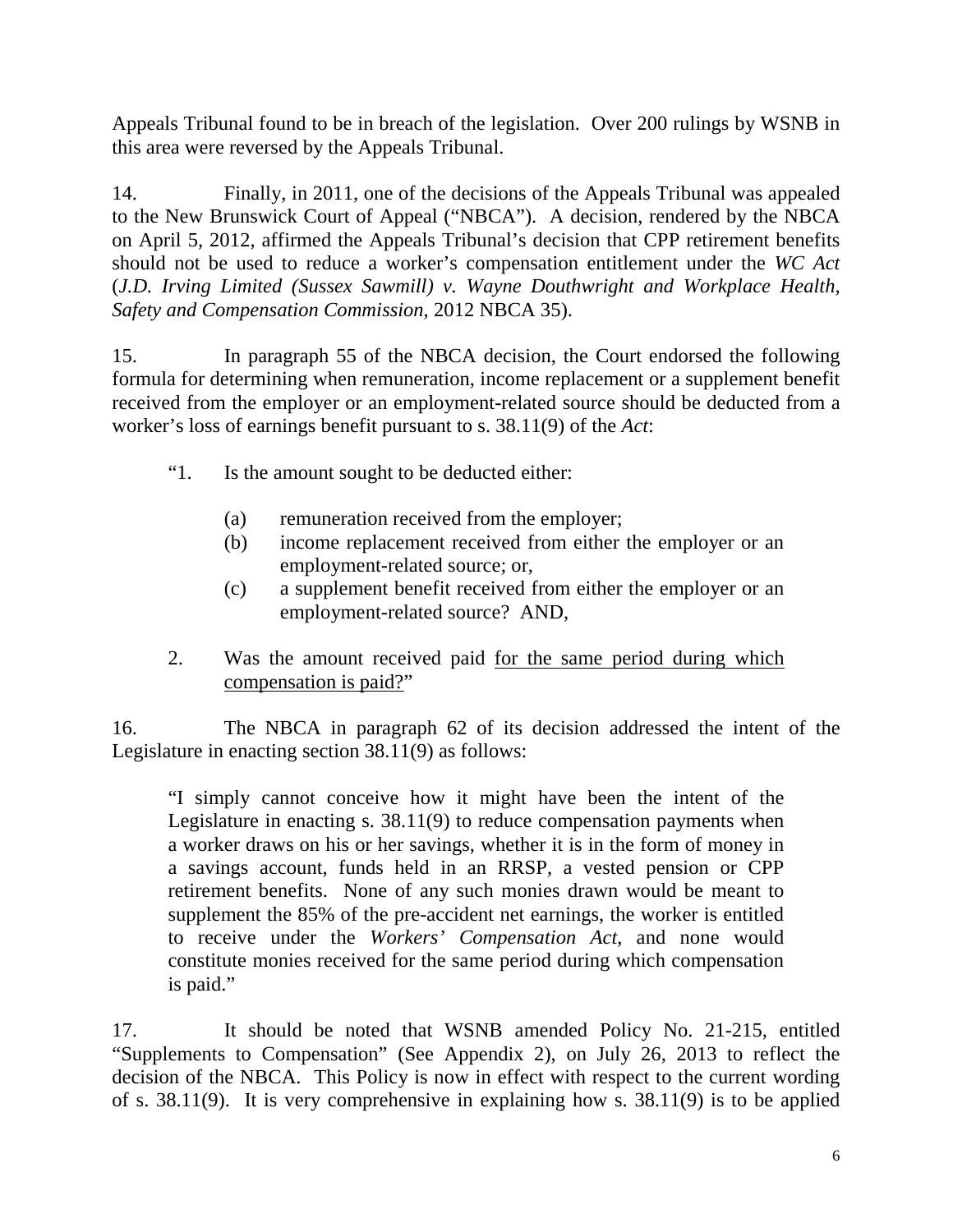and, in particular, in explaining when remuneration received is not to be deducted from loss of earning benefits. The Policy identifies the following examples of remuneration earned prior to the compensation period that are not to be deducted: vacation pay, bonuses, and sick leave benefits. Further, the Policy clarifies that retirement pensions are not supplements and should not be used to reduce compensation benefits. The Policy provides examples of retirement pensions but states that the list is not exclusive. It is noted that Policy 21-230, which became effective on the same date as Policy 21-215, outlines when Canada Pension Plan Disability ("CPPD") benefits are to be deducted from loss of earnings benefits. The deduction of CPPD benefits from any loss of earnings benefits payable under s. 38.11 is addressed in s. 38.91(1) of the *WC Act*.

18. It should be noted that many of the stakeholders that made presentations to us would not have been aware of these recent amendments to Policy No. 21-215.

## **Input From Stakeholders**

19. In most cases, the representations made by stakeholders with respect to s. 38.11(9) fall into one of the following three categories:

- No changes in wording of s.38.11(9);
- Limited change in wording; or
- Rewrite, in clear, plain language.

### *No change in wording of s. 38.11(9)*

20. A large number of stakeholders, including both workers and employers, supported the interpretation which the NBCA placed on s. 38.11(9).

21. A majority of the worker stakeholders took the position that they did not want to see s. 38.11(9) rewritten in plain language out of fear that any amendment could dilute the meaning which the NBCA had placed on the current wording of the section. Their comments were not in response to any draft legislation presented for their consideration but rather out of a belief that the NBCA decision added the clarity that s. 38.11(9) required.

"The existing legislation is clear and fully understood by injured workers, employers, workers and employers advocates, the Appeals Tribunal and the Courts, and has been for some time."

New Brunswick Building and Construction Trades Council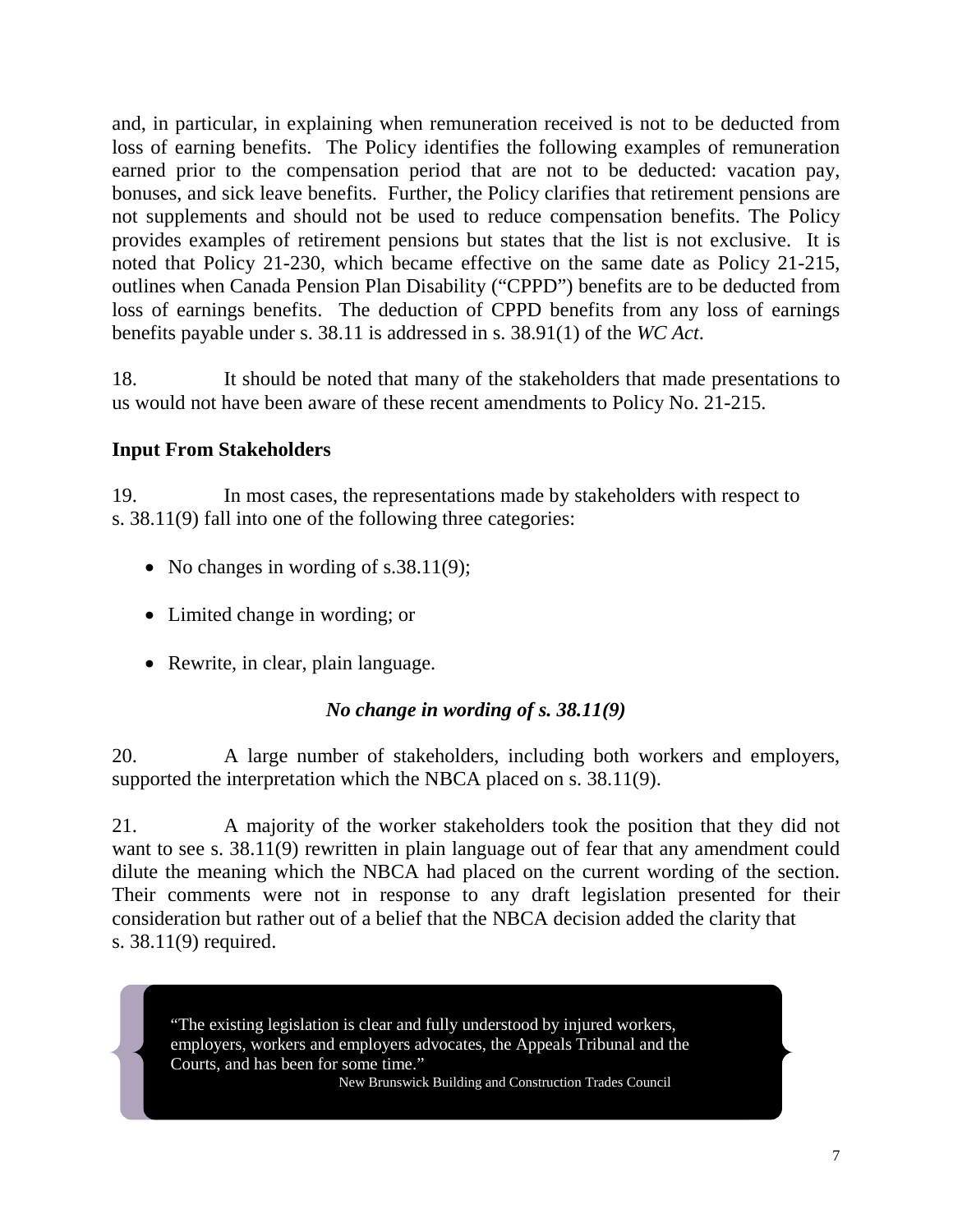### *Limited change in wording*

22. Some stakeholders, who initially expressed concern that s. 38.11(9) not be amended out of fear that it could reduce the impact of the NBCA's findings, when questioned, were supportive of the suggestion that the current wording could be maintained while adding a further subsection that would identify, without being exclusive, specific examples of supplements that should not be deducted from loss of earnings benefits. In particular, there was some limited discussion with some of the stakeholders as to whether the revised Policy No. 21-215 could be used to identify specific examples that are being applied in practice. There may be other examples however, that are controversial and need to be addressed as well. The only specific ones raised in discussions with stakeholders related to private insurance coverage for the 3-day waiting period and for replacing or offsetting reductions WSNB has made under the authority of s. 38.11(9). These will be addressed at a later point in this Report.

"The New Brunswick federation of Labour supports ensuring plain and understandable language. The revisions should clarify that pension savings are not employment-related income and must not be deducted from benefits to injured workers, In short, the revisions must include wording that adheres to the *J.D. Irving v. Douthwright and the WHSCC* case decision."

New Brunswick Federation of Labour

### *Rewrite in clear, plain language*

"It is not believed this is so much an issue of "plain language" as of clarifying the policy (and possibly legislation) regarding treatment of supplements. It is CME's position that an injured worker should not be able to receive wc benefits and other types of payments that could not be accessed by the worker if he/she had not been injured and had continued to be employed by the accident employer. The Court's ruling regarding CPP retirement benefits is clear."

Canadian Manufacturers and Exporters

23. Although, as noted earlier, a large number of stakeholders supported the NBCA's interpretation of s. 38.11(9), some stakeholders did not. Those stakeholders wanted the section to be rewritten as they thought the Court's ruling had not reflected the intention of the Legislature. These stakeholders believed the Legislature's intention was to place reasonable limitations on the compensation available to an injured worker. They saw the providing of high quality rehabilitation and medical services, which would assist employees to return to work, as equally as important as compensation. This group of stakeholders did not provide specific details as to the extent that they would rewrite the section so as to restrict the deduction of supplements from earnings benefits. Their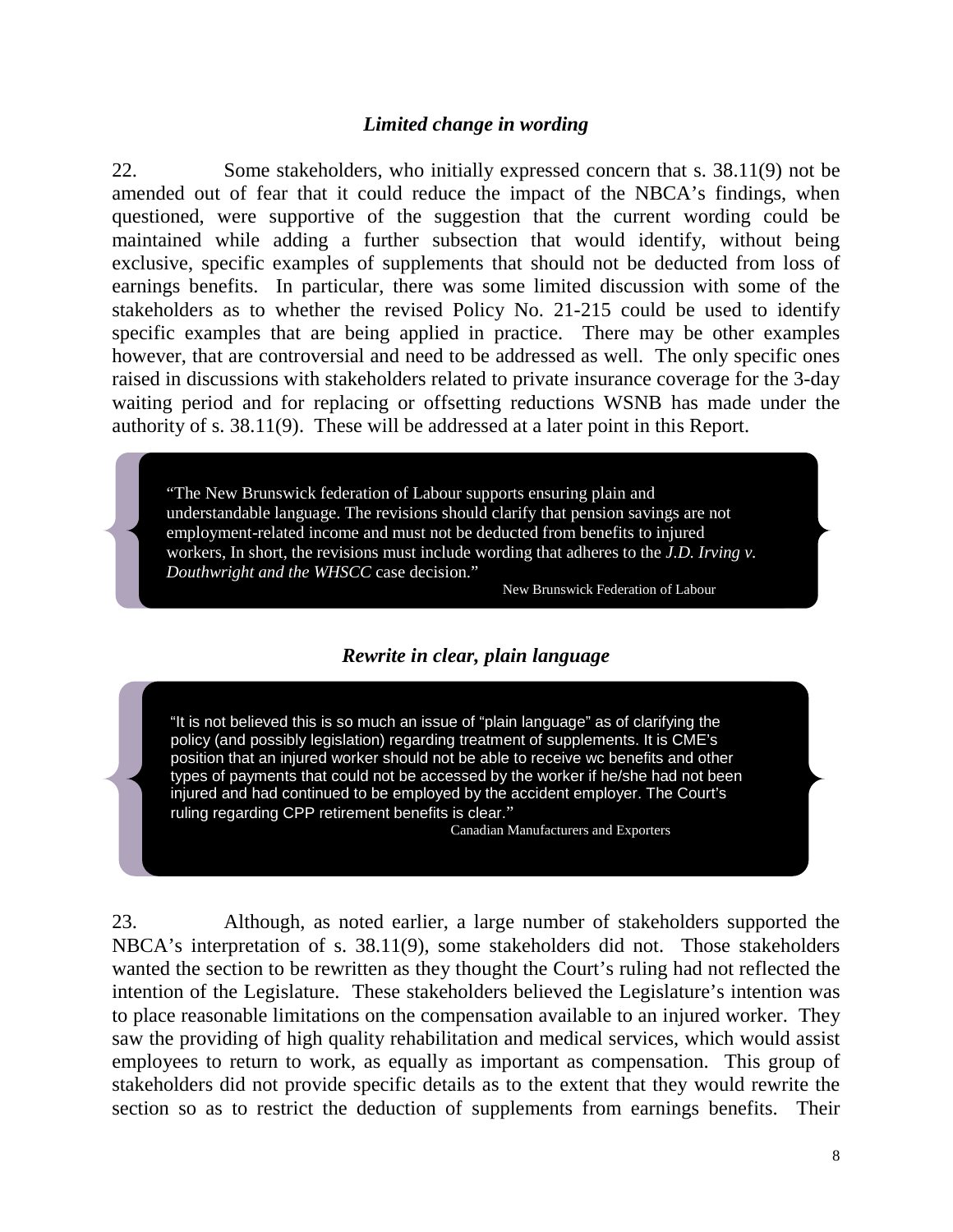concern appeared to be related to having to transfer funds that could be used for rehabilitation and medical services to compensation benefits or to having to significantly increase the assessment rates employers pay.

"We therefore propose that WorkSafe be assigned the responsibility of provider of first resort for medical rehabilitative services BUT payer of last resort for financial compensation. A completely new section 38.11(9) would authorise and set out the mechanics of the revised payer of last resort proposition…Consistent with our position above concerning pension plans, we propose that 50% of earnings from any registered retirement savings plan would be deducted."

New Brunswick Construction Labour Relations Alliance

24. Stakeholders, in general, were not provided with any information as to the additional cost that would be incurred in implementing the decision of the NBCA. They were not in a position, therefore, to reflect on whether any shortfall in funding would result in a reduction of other benefits such as rehabilitation services or whether assessment rates for employers would be increased.

25. Some employer stakeholders were also concerned that workers should not be compensated to the point where they are discouraged from returning to work following rehabilitation. They were concerned about injured employees receiving supplements that, when combined with their loss of earning benefits, would mean they would be receiving more money than they earned prior to their accident.

"Without a proposed draft for comment…it is difficult for retailers to provide an opinion …other than to agree the language is complicated. In taking a broader view of section 38.11…ensure that if it does simplify the language it should safeguard the following:

- Injured workers are treated fairly.
- There must be a differential between pre-injury earnings and an injured worker's compensation in order to ensure the injured workers is motivated to return to work."

Retail Council of Canada

26. Some members of the Canadian Life and Health Insurance Association questioned the application of s. 38.11(9) to an employer–sponsored group plan containing an integration of benefit clause offsetting workers' compensation benefits to the insured worker and limiting benefits to an 85% all-source maximum. Even though, in examples cited, the insurance company reduced its payments under the policy to reflect the workers' compensation benefits received, so that there was no double indemnity of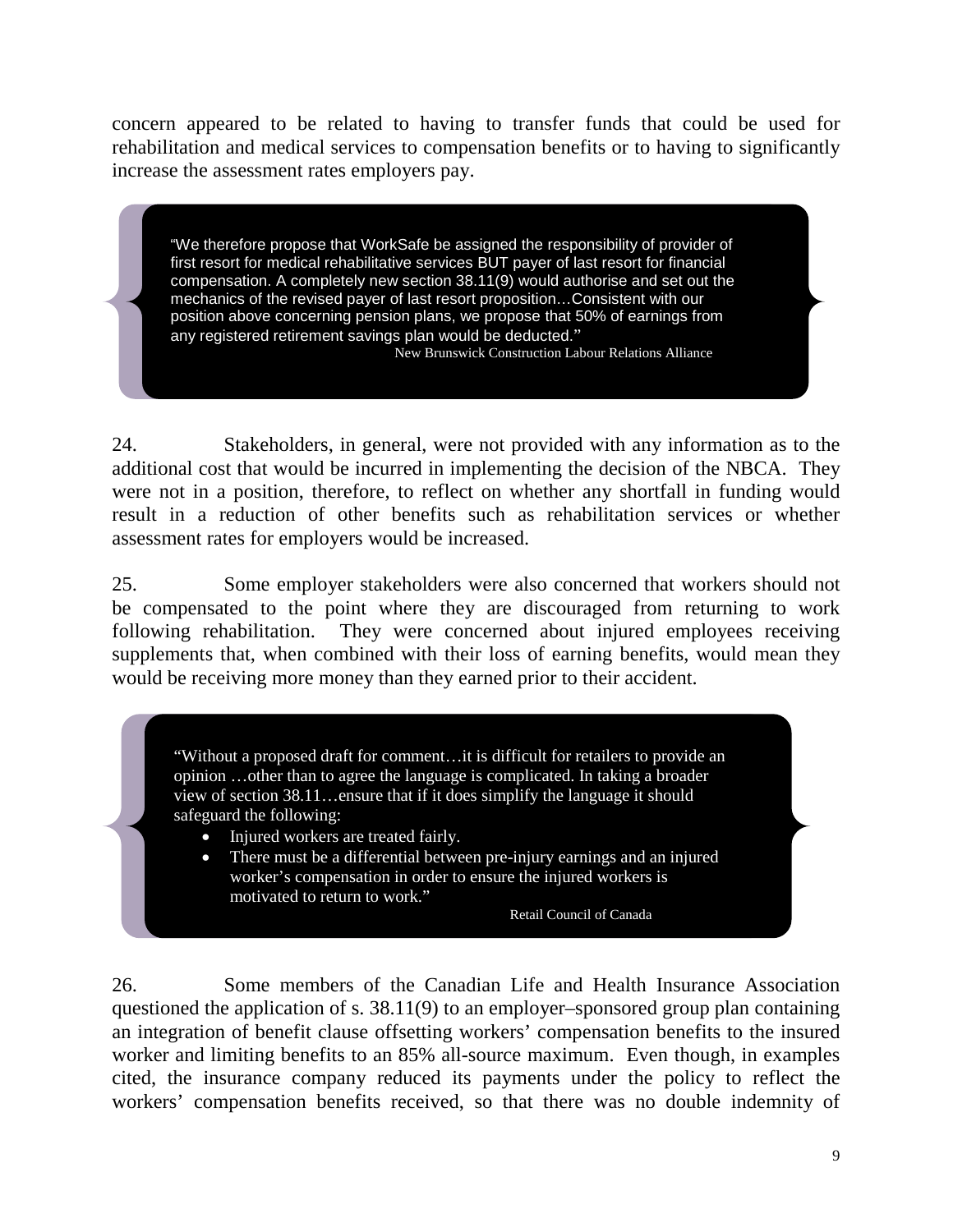benefits, and both benefits were under the 85% all-source maximum allowed under the group policy, the employees were forced to choose between the insurance policy and the compensation payments. More specifically, the problem appears to arise when partial benefits or reductions are applied to the workers' compensation benefits and the insurance company recalculates the monthly group benefits entitlement as per the terms of the insurance plan. This results in an increase payable under the group plan so that the worker is not financially disadvantaged due to the decrease in benefits received under the *WC Act*. According to the insurance companies, WSNB on learning of the increased benefit payable under the insurance plan then reduces the workers' compensation benefits plan by the amount of the increase. This is followed by further increases and decreases until the workers' compensation benefits are reduced to zero.

27. As well, the Canadian Life and Health Insurance Association made reference to standard plans across Canada that have come into conflict with this 3-day waiting period. Their submissions suggest that injured workers are reluctant to apply for group disability benefits through their employer for these first three days of absences as it might jeopardize their entire entitlement to workers' compensation benefits under the *WC Act* unless it is found to be a permitted supplement. The insurance companies felt that they should have the option to pay the 3-day waiting period.

28. It should be noted that a number of stakeholders, representing both workers and employers, raised the issue of whether there should be a 3-day waiting period. The 3 day waiting period is created in s. 38.11(3), not 38.11(9), of the *WC Act*. For that reason, their representations on the existence of the 3-day waiting period have been noted and will be brought forward when s. 38.11(3) is considered in one of the following review stages.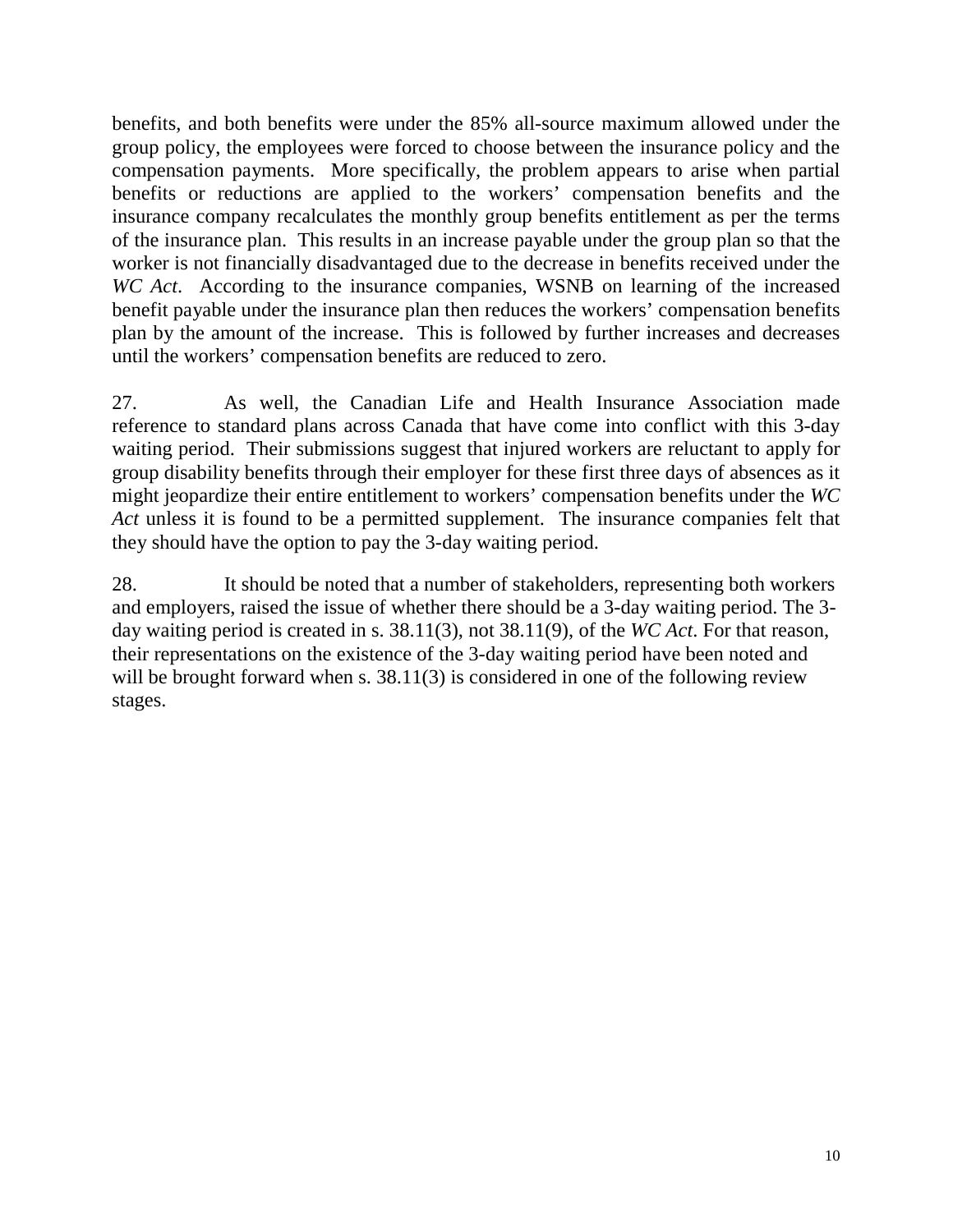# <span id="page-10-0"></span>**THE DETERMINATION OF THE MERITS OF INTRODUCING A DISPUTE RESOLUTION MECHANISM RELATING TO PROCESSES AND PROCEDURES IN THE** *WC ACT*

### **Introduction**

29. The 2013 Discussion Paper states:

"New Brunswick's legislation provides access to an Appeals Tribunal, Workers' and Employers' Advocates and the provincial Ombudsman office to assist the parties. There is no ombudsman-like mechanism to assist stakeholders in administrative and communication matters. Other provincial jurisdictions provide an internal fair practice office (ombudsman-like office) within the workers' compensation structure."

The Discussion Paper suggests that there may be merit to introducing such a mechanism here in New Brunswick. Two questions were asked:

"1. Is there merit to introducing a fair practice office within the workers' compensation structure in New Brunswick? 2. If so, what option(s) do you suggest to change the legislation regarding a "fair practices" mechanism and why?"

### **Background**

30. A worker who submits a claim to WSNB and whose claim is rejected and who wishes to have the matter reviewed must initiate an appeal. Employers must also proceed to the Appeals Tribunal for resolution of issues impacting them. The Appeals Tribunal is the first and final level of appeal for claims under the *WC Act*. In December 2012, appeals were taking 202 days from the beginning of the appeal process to the communication of the decision to the appellant. Eighty per cent (80%) of the appeals were accepted having a hearing or paper review. There were 799 appeals initiated in 2012 of which 8% were employer initiated. In 2012, there were 407 appeals resolved by the Appeals Tribunal by oral hearing or paper review.

31. Although, Workers' and Employers' Advocates are employed by the Department of Post-Secondary Education, Training and Labour, WSNB makes an annual grant to the Department equal to the cost of salaries and administration. There are currently 7 Workers' Advocates and 4 Employers' Advocates. In 2012-13, Workers' Advocates received 809 new files; closed 765 files; and went to 322 appeal hearings. Workers' Advocates provide assistance to claimants once they have decided to proceed to the appeal stage. During the same timeframe, the Office of Employers' Advocates (OEA)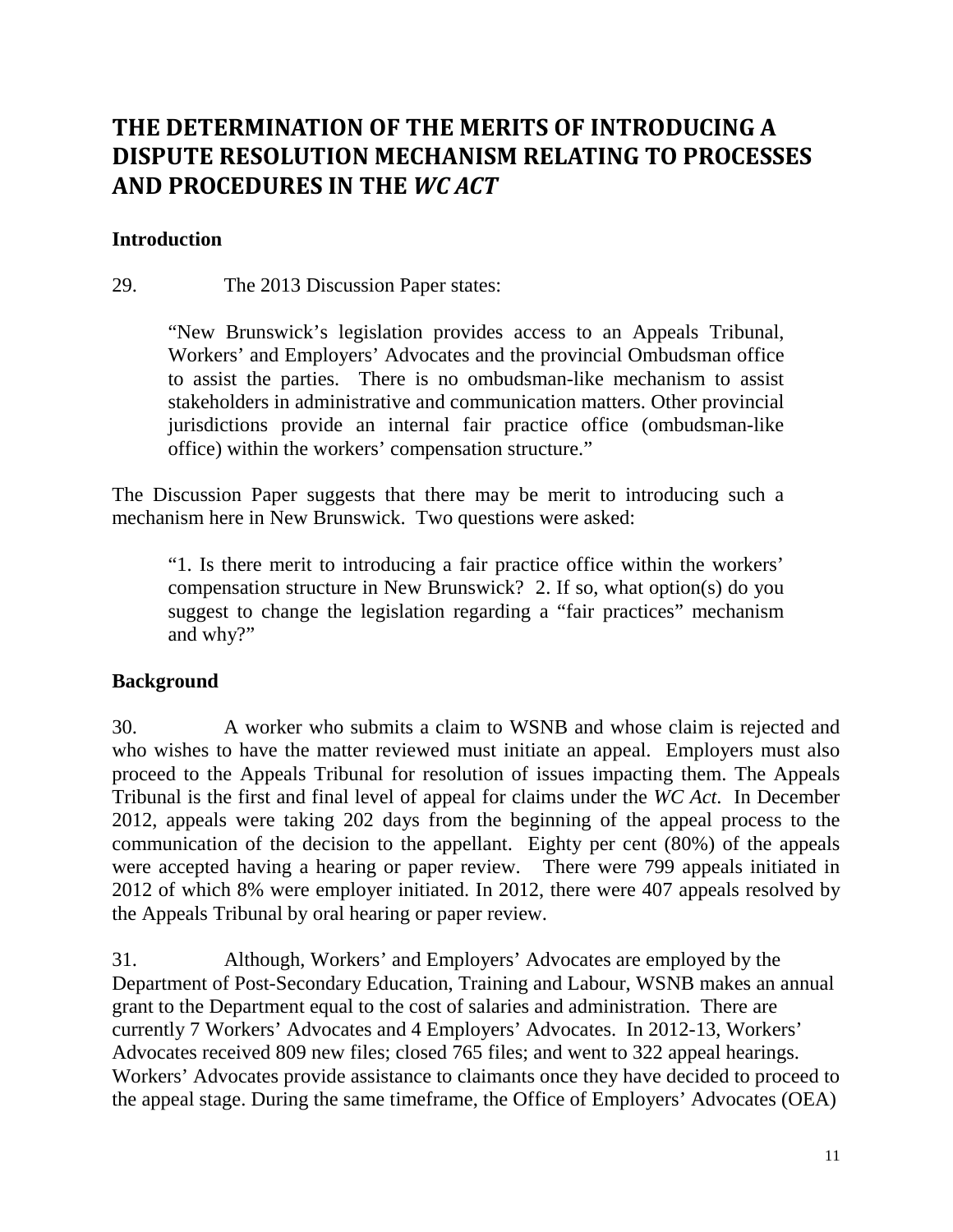received 320 new cases; closed 317 cases; and maintained a balance of 735 active cases. Employers' Advocates represented employers on 137 appeals before the Appeals Tribunal.

32. The Ombudsman, an office created by an act of the New Brunswick Legislature, has investigated complaints upon the request of injured workers against WSNB. Investigations are carried out after any appeal process has been exhausted.

### **Input From Stakeholders**

33. The comments made by stakeholders who made representation on this subject could be summarized as either wanting some type of dispute resolution mechanism or believing that establishing another bureaucratic level would be costly and unnecessary. The majority of stakeholders recognized that the lack of some form of dispute mechanism resulted in many issues advancing to the appeal stage that might otherwise have been resolved with the help of some type of mediation between the parties.

"…the lack of any form of dispute resolution at most stages of the process has been a significant factor in the delay in processing disputes that arise on a day to day basis and in fact facilitate the necessity to file an appeal to the appeals tribunal..If there was some form of required resolution process to bring parties face to face to resolve any misunderstandings or to reemphasize their responsibilities then many cases would not need to take up the time of the appeals tribunal."

Worker Appeals Services

"If properly resourced and empowered, such an entity could have merit: It must have the ability to either order changes in the administration approach to a claimant's matter or, at the very least, refer problem areas to the Board of Directors of WorkSafeNB or identify problem areas to the Legislature in the form of periodic reports."

Chair, Appeals Tribunal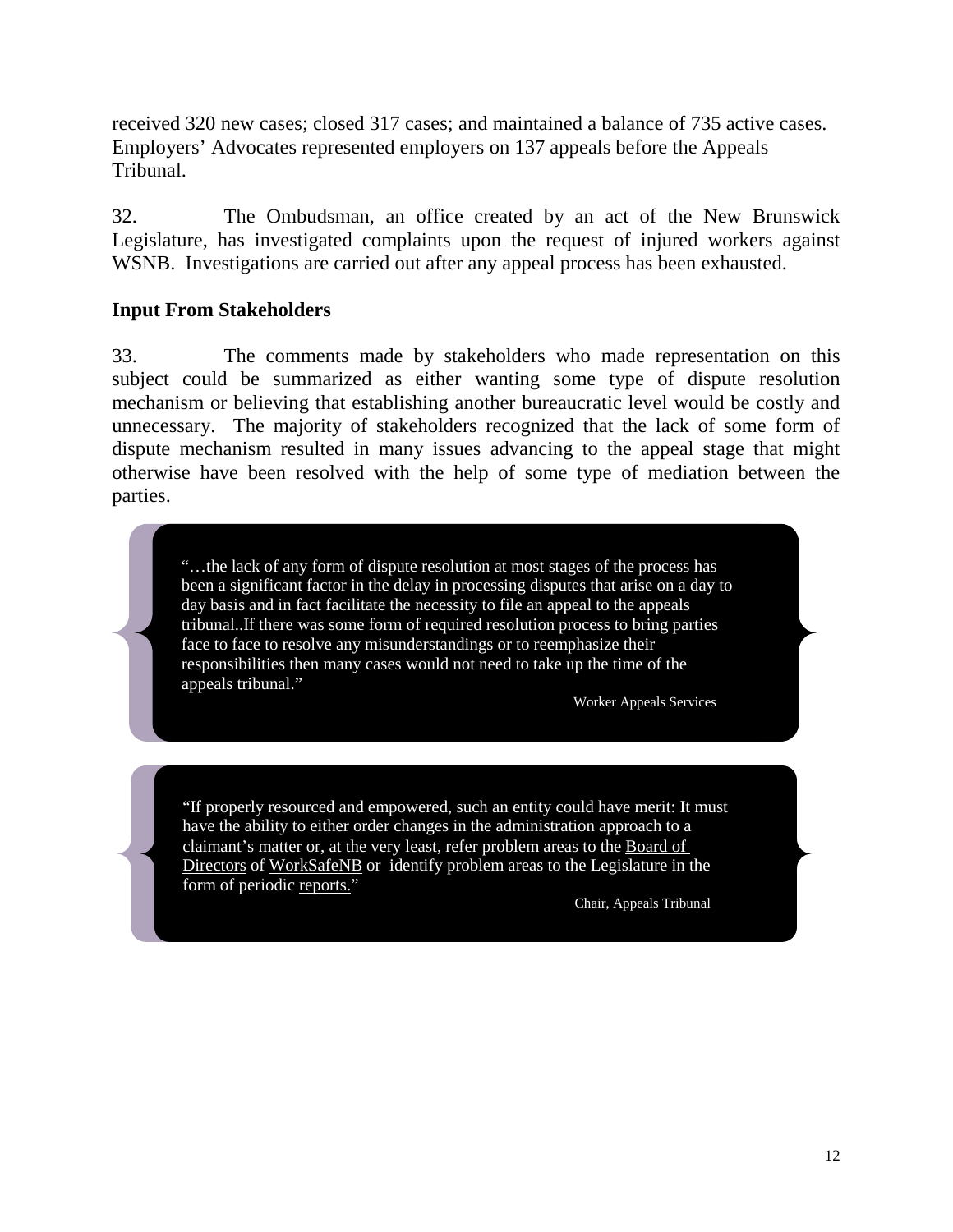"The APPFFA would be in favour of a more employee friendly dispute resolution mechanism that individuals could access without having to be a lawyer. The current process is convoluted…An act with clear language and a means to resolve disputes would benefit all parties involved." Atlantic Provinces Professional Fire Fighters' Association

34. Those stakeholders in favour of some form of dispute resolution did refer to the creation of a fair practice office or some form of review process. Few saw the review process as an internal mechanism. Of most concern to those who supported a form of dispute resolution was the need for the structure to be impartial, independent and confidential. Many believed that such a mechanism would need to have sufficient power to either order changes in the administration of a claim or mediate disagreements between the claimant and WSNB. All insisted that a dispute resolution mechanism must not add delay to the appeal process.

> "We recommend and support the establishment of a Fair Practices Office. Addition of this mechanism provides potential to increase the confidence of employees and unions in the impartiality and fairness of the system, reduce the case load of the Appeals Tribunal, improve service to employers as well as to injured employees and increase the level of overall satisfaction with the system." City of Saint John

35. Stakeholders who made representation and were familiar with the appeal process, believed that a dispute resolution mechanism would be beneficial in reducing the number of low cost issues that currently proceed to a full tribunal hearing. Many stakeholders believed that there was a need to improve communication between WSNB and claimants.

36. Stakeholders representing injured workers expressed the need to have some mechanism in place to quickly and easily contact someone who could, for example, clarify issues with their claims, provide them with information as to what benefits they are entitled to or even to help them access crisis intervention experts. Some suggested that a 1-800 line would be welcomed.

37. One employer stakeholder believed that the establishment of a fair practice office would also improve service to employers as well as to injured workers and increase the level of overall satisfaction with the system. An injured worker representative believed that some type of required early resolution process would cause a healthier relationship to exist between the worker and WSNB.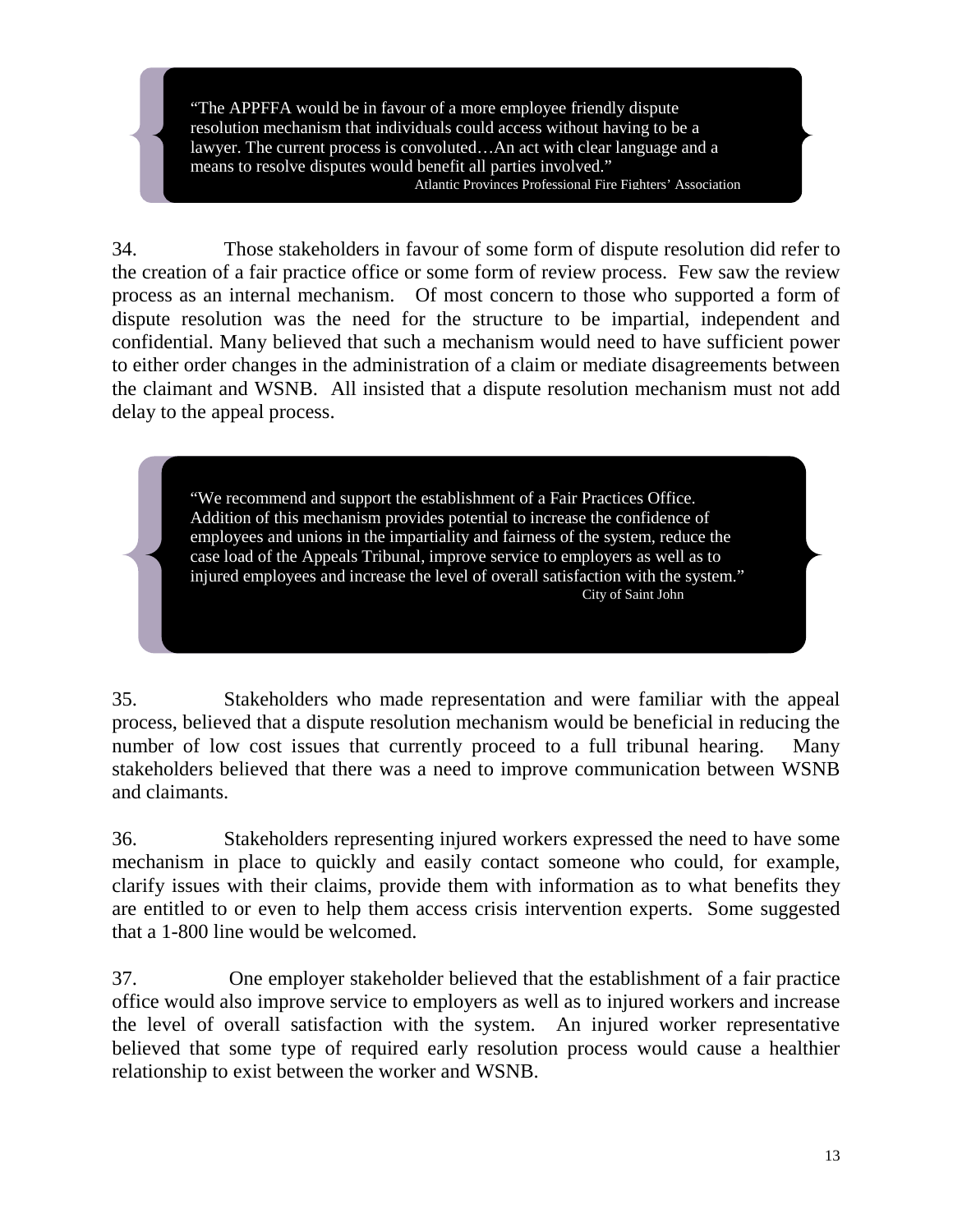38. A stakeholder representing employees, who did not oppose the creation of a fair practice office, did state that it should be independent and not report to WSNB, the process should be voluntary, should be funded separately and should be required to report publicly while respecting the privacy of individuals.

39. Some of the stakeholders who did not see merit in the creation of a dispute resolution mechanism believed that improvements could be made to the current system whether it was to WSNB, the Advocates employed by DPETL or the Ombudsman. Some of these stakeholders suggested that these organizations were under-resourced. An injured worker representative recommended that Advocates be made available to workers from the beginning of the claims process, not only at the time of initiating an appeal.

"…strongly recommend that serious consideration be given to providing additional staff and funding for the Offices of the Workers and Employers Advocates as well as the Appeals Tribunal…in the final analysis, this would be the first and best use of funds it would otherwise take to staff and operate a "fair practice office" which would not be dealing with substantive issues in any event." New Brunswick Building and Construction Trades Council

"Members did not see merit in introducing a new office into the workers compensation structure in New Brunswick. Rather, they felt that improvements to the existing Appeals tribunal structure, and possible changes to the existing advocate and ombudsman office could achieve the same result with less cost and bureaucracy."

New Brunswick Business Council

40. Another stakeholder was of the opinion that there were a number of options available currently to review decisions such as requesting a review by the case worker, by their superior or even by officials at the DPETL or to the Chair of the Board of Directors. They did not support establishing a dispute resolution mechanism.

41. None of the stakeholders provided specific details regarding how the legislation might be amended to incorporate a dispute resolution mechanism.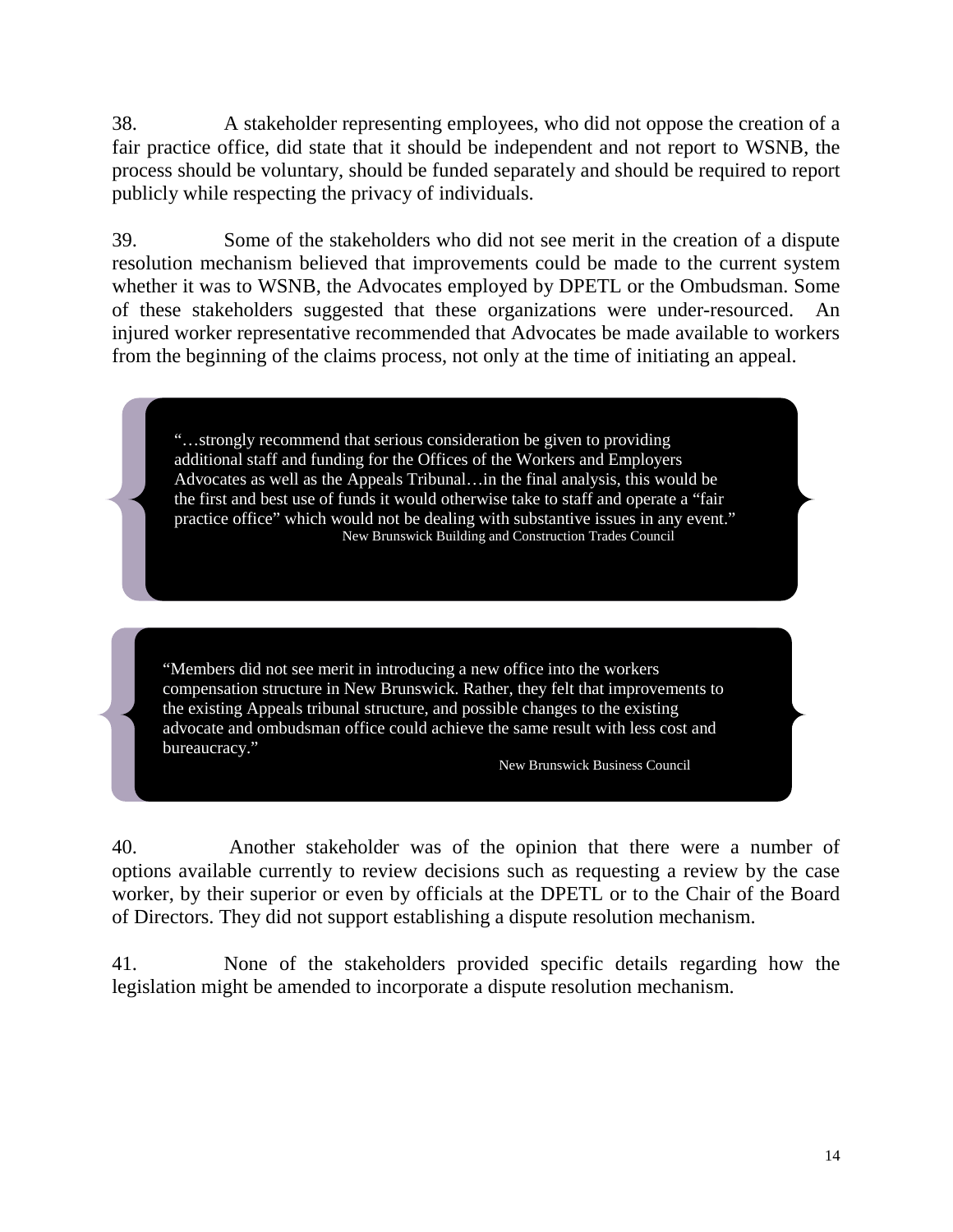# <span id="page-14-0"></span>**THE GOVERNANCE STRUCTURE AND MANDATE RELATED TO THE APPEALS TRIBUNAL IN THE** *WORKPLACE HEALTH, SAFETY COMPENSATION COMMISSION ACT*

### **Introduction**

42. The *Workplace Health, Safety and Compensation Commission Act* ("*WHSCC Act*") provides that there is a final right of appeal to an Appeals Tribunal from any decision, order or ruling of any officer of the Commission affecting the rights of an employer, a worker or a dependant  $(s. 21(1)(b))$ . Some of the more important provisions of the *WHSCC Act* relating to the Appeals Tribunal and the referral of cases to the NBCA provide as follows:

- (i) The Appeals Tribunal is appointed by the Commission.  $(s. 20(1))$
- (ii) The Appeals Tribunal consists of a Chairperson, a number of Vice-Chairpersons and members who are representative of workers and employers.  $(s. 20(1))$
- (iii) The Chairperson of the Appeals Tribunal is responsible to the Board of Directors for the operations of the Appeals Tribunal. (s. 20(2))
- (iv) The Chairperson of the Appeals Tribunal is a non-voting member of the Board of Directors of the Commission.  $(s, 8(1)(f))$
- (v) With the consent of all parties and the Chairperson, appeals may be heard by the Chairperson or a Vice-Chairperson of the Appeals Tribunal acting alone. Otherwise appeals are heard by a Tribunal consisting of the Chairperson or Vice-Chairperson and a representative of workers as well as a representative of employers.  $(s. 21(4))$
- (vi) Any decision of the Appeals Tribunal shall be upon the real merits of the case; and, the Appeals Tribunal is not bound to follow precedent.  $(s. 21(9))$
- (vii) Any decision of the Appeals Tribunal is deemed to be a decision or ruling of the Commission. (s. 21(11))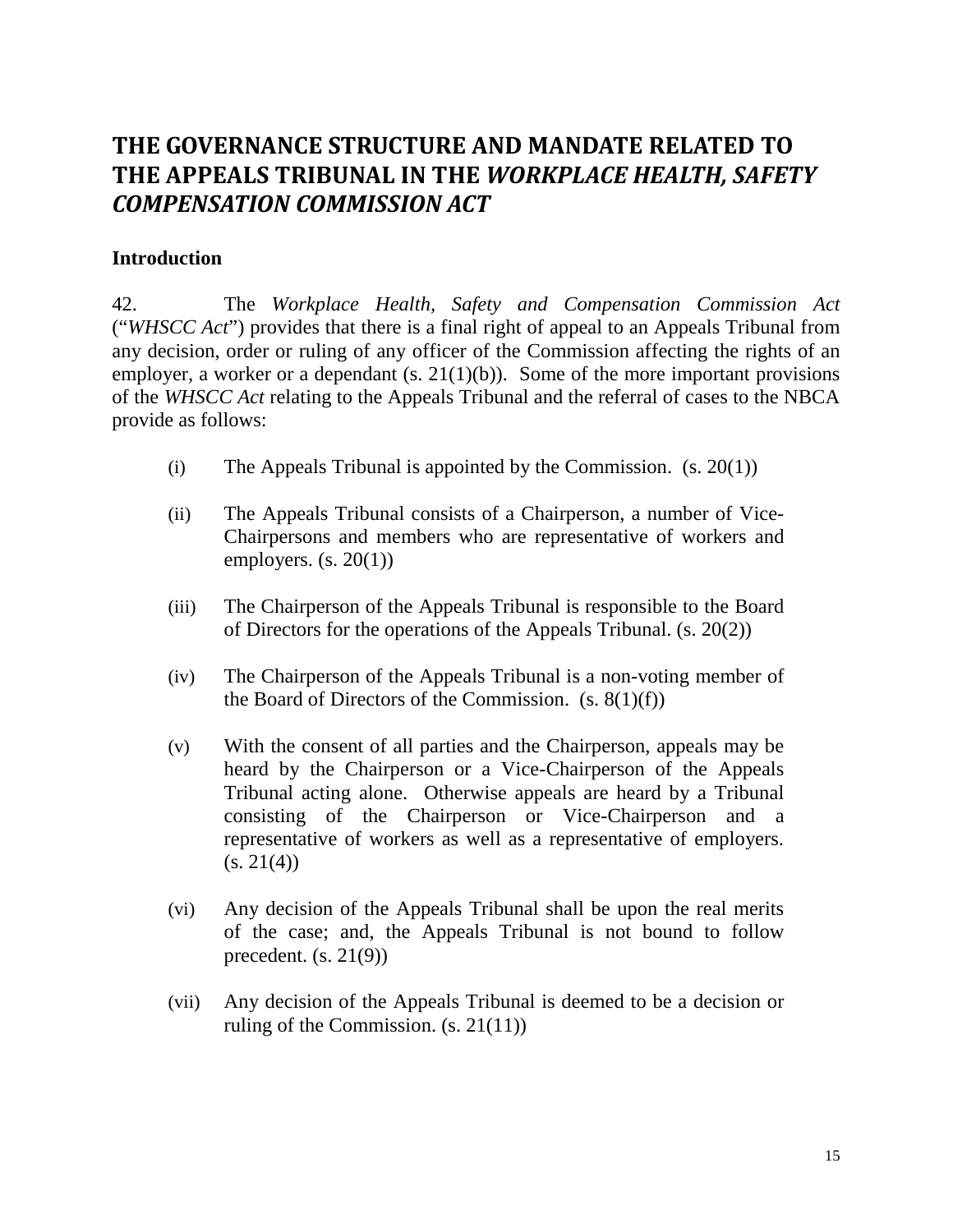- (viii) Any decision of the Appeals Tribunal shall be final and only subject to an appeal to the Court of Appeal on any question as to its jurisdiction or any question of law.  $(s. 21(12))$
- (ix) Any party directly affected by a decision of the Appeals Tribunal may file an appeal to the Court of Appeal. (s. 23(1))
- (x) The Commission is entitled to be represented by counsel on the hearing of an appeal. (s. 23(6))
- (xi) "The Commission may on its own motion state a case in writing for the opinion of the Court of Appeal upon any question that in the opinion of the Commission is a question as to its jurisdiction or a question of law". (s. 23(7))

## **Background**

43. The 2013 Discussion Paper identifies the Government's structure and mandate related to the Appeals Tribunal as the third item to be considered for review during Stage One. It asks the general question as to how the legislation relating to the Appeals Tribunal might be improved to better serve the stakeholders. The following two areas have been identified in the Discussion Paper for consideration:

- 1. How can the question as to whether the policies created by WSNB are in compliance with its governing legislation be resolved?
- 2. Should the Appeals Tribunal continue as an internal tribunal with the Chairperson of the Appeals Tribunal as a non-voting member of the Board of Directors or should an external Appeals Tribunal be created as has occurred in most other provincial jurisdictions?

The Discussion Paper goes on to solicit input from stakeholders as to changes they would like to see in the appeal system.

44. The conflict between WSNB and the Appeals Tribunal in resolving the issues raised as a result of challenges to WSNB's decisions and policies respecting the application of s. 38.11(9) have obviously generated discussions respecting challenges to Board policy and a need to be able to expeditiously resolve any conflicts.

## **Input From Stakeholders**

45. Comments on the Appeals Tribunal were received from a wide range of stakeholders. Many workers and worker related organizations described their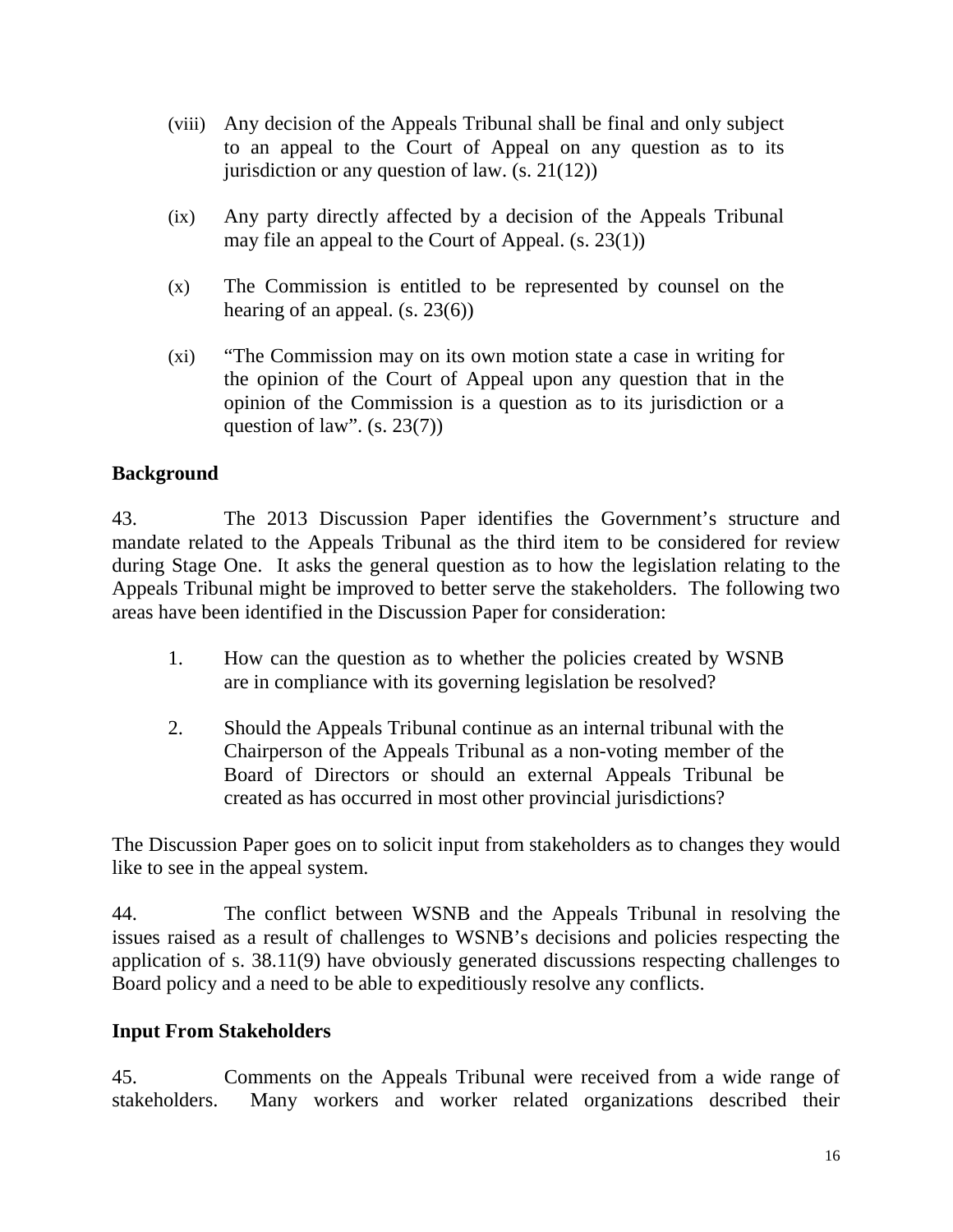experiences in using the appeal process. Often their concerns related to delays and frustrations in resolving relatively minor issues. Although they had comments with respect to the Appeals Tribunal, these comments were generally of a more general nature and did not go into a detailed examination of the intricacies of the appeal process.

46. In contrast, the Chair of the Appeals Tribunal presented a detailed brief on many of the concerns he had with the appeals process. As well, WSNB provided an independent study prepared by the firms of Stewart McKelvey and KPMG, which examines the very question as to whether the current Appeals Tribunal system meets the needs of its stakeholders and whether changes in the legislation, governance, operations or structure would improve the appeal process. Both of these submissions are extensive and, in large part, not in conflict with one another with respect to improvements that might be made.

47. For purposes of summarizing submissions received from stakeholders, it might be most helpful to address them in relation to the following specific questions:

- Should the Appeals Tribunal be internal or external?
- Should there continue to be employer and worker representatives on the Appeals Tribunal?
- Are there processes or procedures that could improve the system?
- Should there be an expedited process for referring questions related to the interpretation of the legislation to the NBCA?

## *Should the Appeals Tribunal be internal or external?*

48. The Chair of the Appeals Tribunal and the Stewart McKelvey document both propose that the Appeals Tribunal be made external to the Commission, which is the current situation in all other Canadian jurisdictions except Saskatchewan. There were several stakeholders who were in agreement with the Appeals Tribunal being external to the Commission.

> "The Appeals Tribunal should be both External, and the Final Adjudicator of all individual appeals with a continuing right of appeal for stakeholders to the Court of Appeal of New Brunswick…While the current model is appropriate, an External Tribunal would at least be perceived from the 'outside' as being even more independent.."

> > Chair, Appeals Tribunal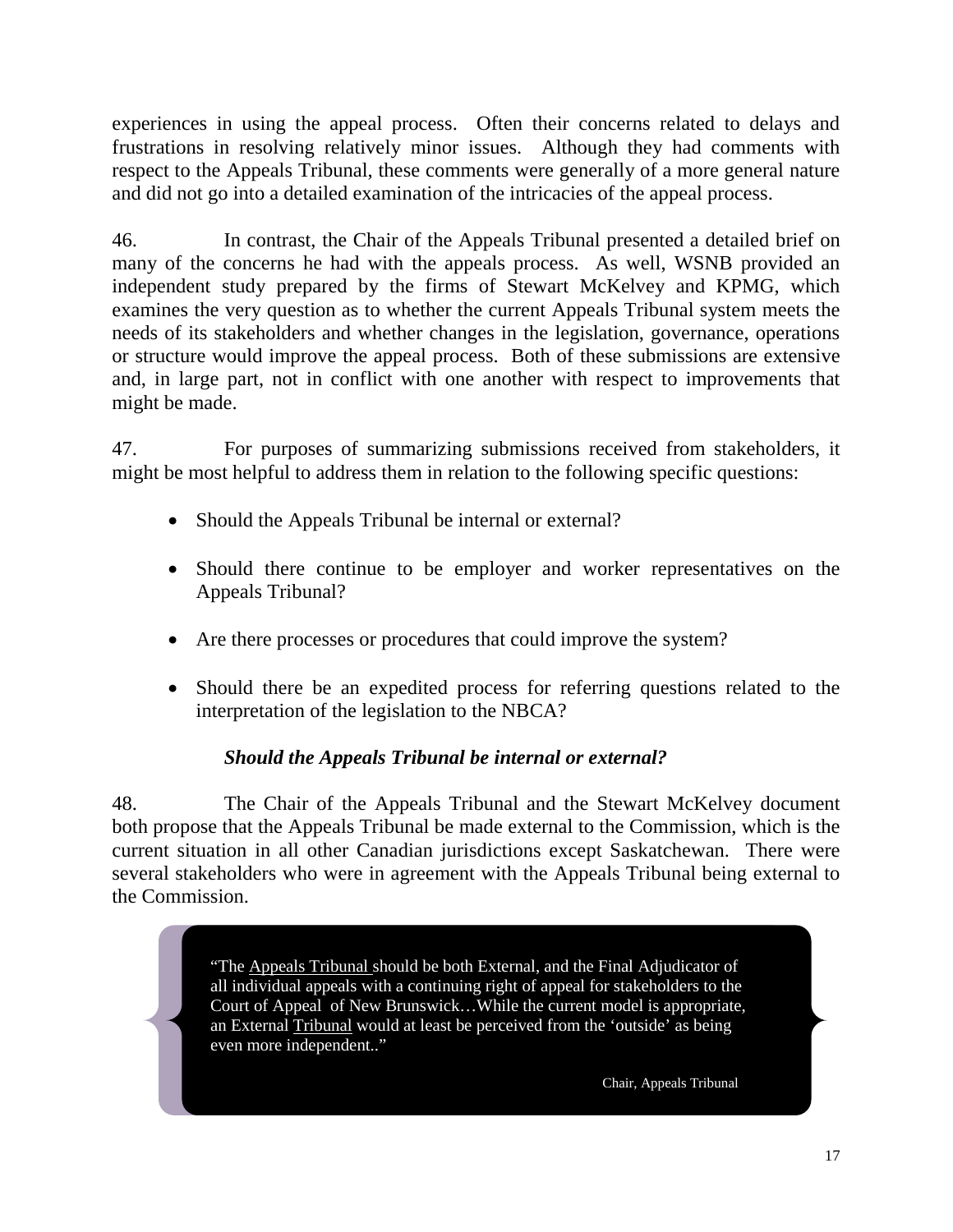"*An external appeal tribunal, rather than the current hybrid model would best serve the stakeholders. An external appeal tribunal should be at arm's length with WSNB and be responsible for making decisions in accordance with the legislation and WSNB policy*."

Canadian Manufacturers and Exporters

"The New Brunswick Federation of Labour supports the current Appeals Tribunal Structure. The only improvement would be for the Appeals Tribunal to be completely independent and external to WorkSafeNB." New Brunswick Federation of Labour

49. Some of the individual stakeholders however, indicated that they favoured the Appeals Tribunal being internal to the Commission. In fact, they saw some advantage to the Chair of the Appeals Tribunal being a non-voting member of the Board of Directors as they felt this would assist the Chair to more clearly understand some of the philosophy and objectives as seen from the Board's perspective. At the same time, this would allow the Board to appreciate concerns raised at the Appeals Tribunal level which need to be addressed by the Board.

> "…the removal of the Chair of the Appeals Tribunal from a non-voting position on the WorkSafeNB Board of Directors will deprive the Board of the benefit of feedback from the Appeals Tribunal which might enable the Board to formulate policies that are consistent with the legislation and thereby reduce the number of appeals."

UNIFOR

50. These comments from individual stakeholders reflect that, in spite of recent difficulties respecting the interpretation and application of s. 38.11(9), there has been some advantage to the Board and the Appeals Tribunal having an established method of communicating concerns to one another. It also suggests that, in spite of the Appeals Tribunal not being formally recognized as being independent in the legislation, the Board and the Appeals Tribunal have respected the independent decision-making role played by the Appeals Tribunal.

51. Whether the creation of some communication opportunities between the Appeals Tribunal and the Board would be appropriate should the Appeals Tribunal be made independent might be considered. The Stewart McKelvey report does acknowledge the importance of creating and maintaining a close and effective working relationship between WSNB and the Appeals Tribunal.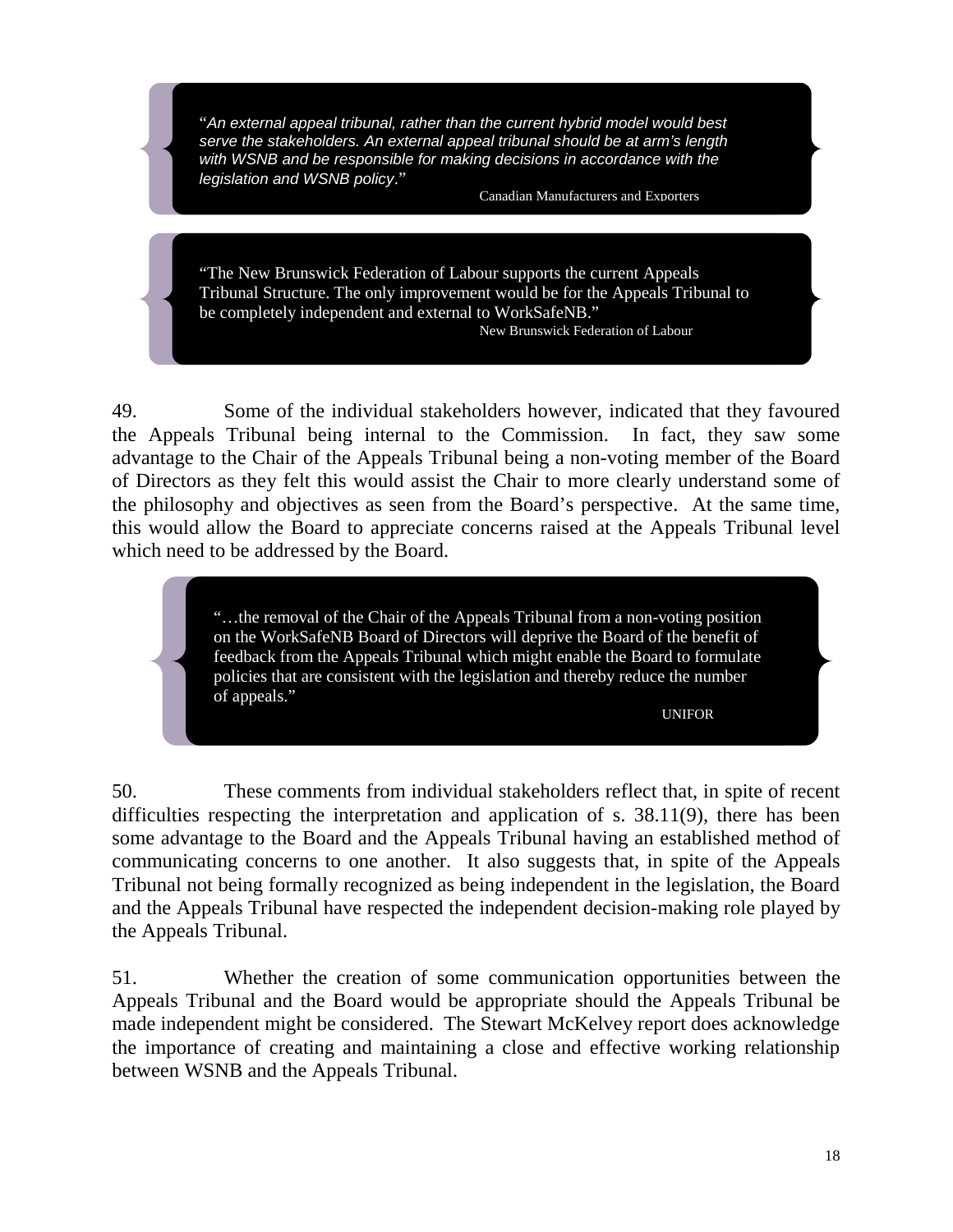### *Should there continue to be employer and worker representatives on the Appeals Tribunal?*

52. Many of the worker and employer stakeholders saw an advantage to having designated worker and employer representatives on the Appeals Tribunal as it gave them some comfort to know that their position would be understood by such individuals and would be addressed in the decision-making process. Most of these comments appeared to be based upon the stakeholders' intuition and no specific examples were given as to how it may have been important in any particular case. It was recognized by some stakeholders that there are worker and employer representatives on the Appeals Tribunal who have developed an expertise in matters coming before them and who have always been objective in their decision making.

> "The Appeals tribunal must be composed of representatives from workers and employers. Representatives must be selected by recognized and credible representative organizations."

New Brunswick Federation of Labour

53. Others stakeholders favoured cases being heard by a single individual noting that it would be more efficient, less costly and impartial.

54. One suggestion from stakeholders that did emerge was that a medical physician should be on each panel of the Appeals Tribunal, particularly when medical issues are involved. This suggestion was made without any discussion as to whether a physician's input might more appropriately come through testimony as a witness. There appeared to be a concern, however, that many of the cases heard by the Appeals Tribunal relate to medical determinations and that Tribunal members may not always appreciate the nuances of such medical evidence.

### *Are there processes or procedures that could improve the system?*

55. Many stakeholders made passing reference to suggestions that they viewed might make for a better and more efficient system of resolution of disputes. Many of these related to the creation of a review process prior to a dispute being referred to the Appeals Tribunal. It was suggested that this might be accomplished through a Fair Practice Office or an Internal Review Process that would allow for minor issues to be resolved without the need for a formal hearing. Many of these suggestions have been reviewed earlier in this report under the dispute resolution mechanism heading.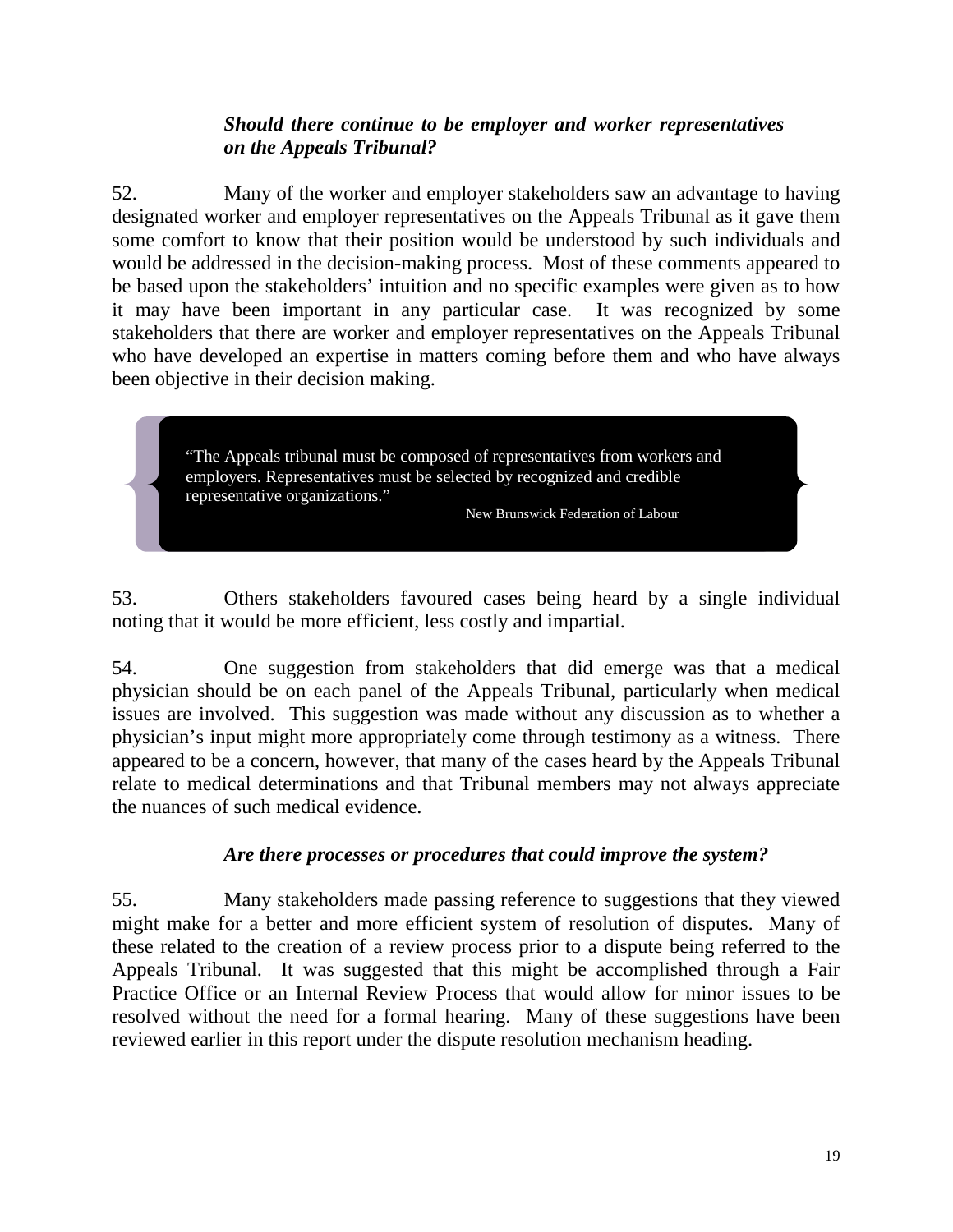56. One suggestion made by some stakeholders was that issues involving the determination of a relatively minor monetary issue could be addressed in an abbreviated hearing with no right of appeal from it.

57. Another concern expressed by stakeholders, particularly organizations representing workers, was that if the Appeals Tribunal becomes external, with the right of WSNB to appeal decisions to the NBCA, more cases may end up going before the Court. If this were to happen, it was suggested that a fund should be established to assist with the cost of processing such appeals.

58. Another proposal made by stakeholders was that WSNB staff should be present at an appeal so as to make it easier to ensure that the facts surrounding the appeal are known to the Appeals Tribunal.

## *Should there be an expedited process for referring questions related to the interpretation of the legislation to the NBCA?*

59. There were many stakeholders frustrated by the delay in resolving the issue of supplements under s. 38.11(9). Many stakeholders suggested that WSNB could have expedited the resolution of this issue by referring the matter to the Court of Appeal under the current provisions of s. 23(7) of the *WHSCC Act*. The position of counsel for WSNB was that this type of reference has limitations. The Stewart McKelvey report has reviewed processes followed in other provincial jurisdictions and proposes an expedited method of having legislative interpretation issues resolved. This proposed method, it is argued, would recognize the right of WSNB to have its voice heard and the right of the Appeals Tribunal to interpret the legislation on which a "compensation" policy may be based.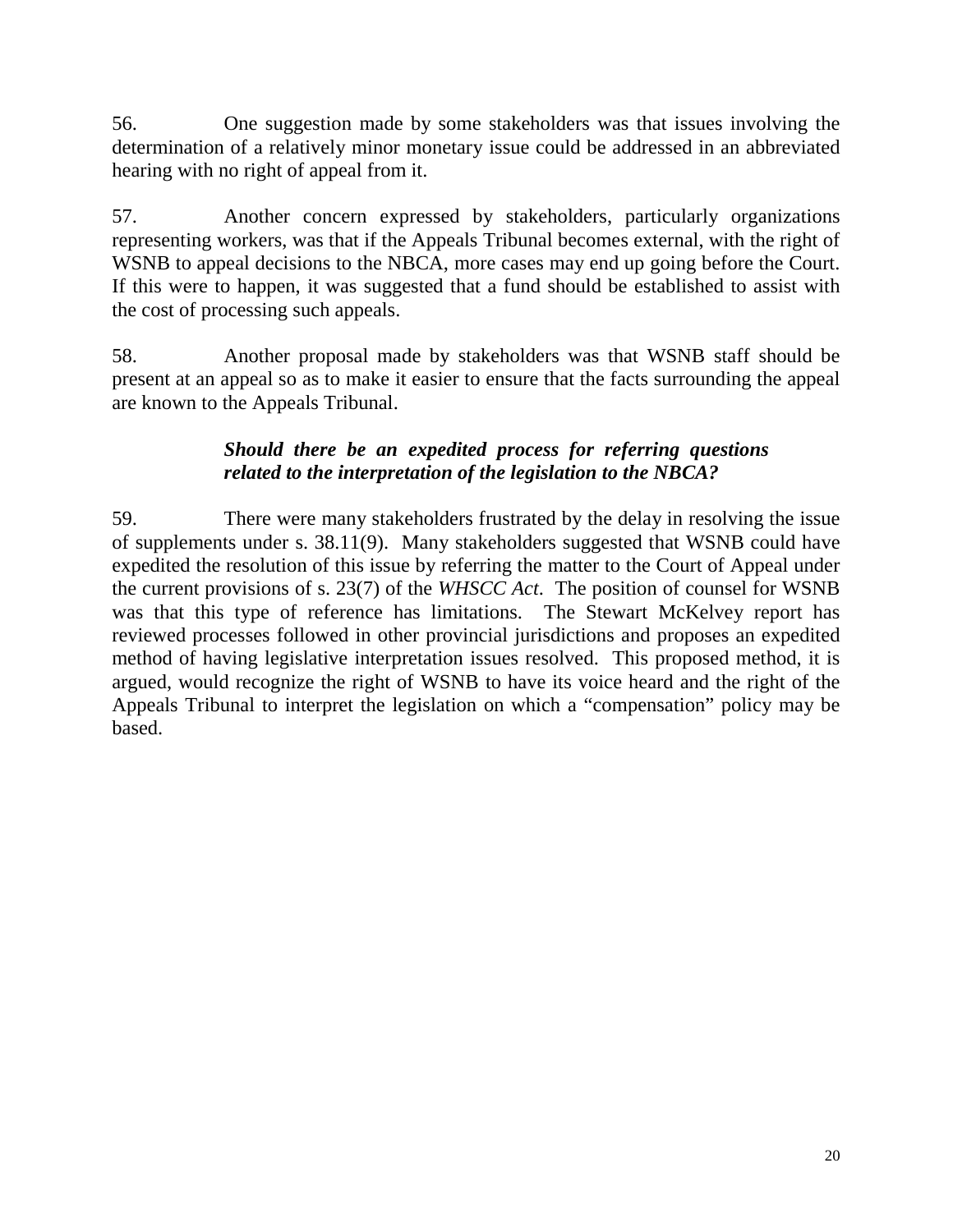# <span id="page-20-0"></span>**SUPPLEMENTARY COMMENTARY: INJURED WORKERS**

60. We would be remiss in our report if we did not convey to the Steering Committee some of the comments we heard from injured workers.

61. The injured workers we met ranged from individuals currently receiving long term compensation to individuals who have never succeeded in claiming compensation or who have had their compensation halted. Many have been at odds with WSNB for a number of years.

62. Most see the loss of their ability to work, as not only a loss of wages, but a loss of dignity, social standing in their community and of self-esteem. Many have lost their homes, their way of life and in some cases even their life. Their stories are poignant.

63. Injured workers believe that WSNB sees itself as an insurance company representing the employer with the goal of minimizing the number of claims and limiting compensation to workers. As such, they are mistrustful of WSNB.

64. The rehabilitation center in Grand Bay was referred to frequently by injured workers and described in very unflattering terms. Examples were given of treatment that did not seem appropriate to the injury incurred or being threatened with benefit cessation if they did not try harder or if they could not attend on certain days through no fault of their own. They spoke of the toll it took on them and their families to be away from home while at the Rehabilitation Center and how they were fearful of mentioning the emotional impact this was having on them. Many felt very unsafe in the Center.

65. As acknowledged at the beginning of this report, many comments from injured workers referred to issues outside of the mandate of Stage One. Nonetheless, some of the comments in the main body of this report, such as supporting some form of dispute resolution; reducing the time for appeals to be heard and the decision to be communicated; as well as, improving communication between workers and WSNB, were made by injured workers.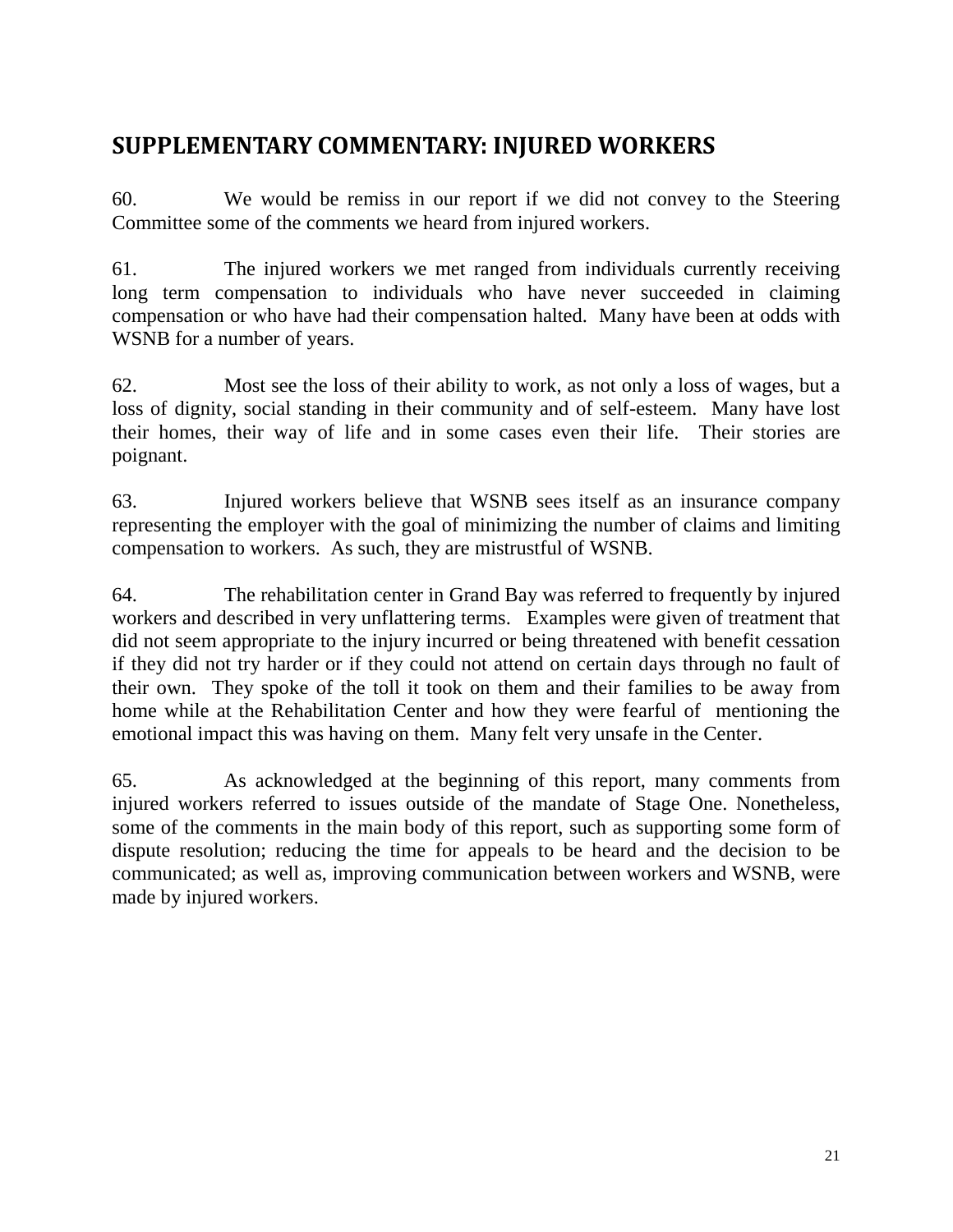# <span id="page-21-0"></span>**APPENDIX 1: CONSULTATIONS**

### **Briefs and Comments**

The following is a list of briefs/comments received representing workers, employers, professional health associations, injured workers and others.

### **Employer Organizations:**

- 1. New Brunswick Business Council
- 2. Canadian Restaurant and Foodservices Association Atlantic region
- 3. Fredericton Chamber of Commerce
- 4. Horizon Health
- 5. Canadian Life and Health Insurance Association
- 6. Retail Council of Canada
- 7. Construction Association of New Brunswick
- 8. Canadian Manufacturers and Exporters
- 9. Agricultural Alliance
- 10.New Brunswick Road Builders and Heavy Construction Association
- 11.City of Saint John Solicitor General Office
- 12.New Brunswick Automobile Dealers' Association
- 13.Tourism Industry Association of New Brunswick
- 14.Atlantic Chamber of Commerce
- 15.Construction Association of New Brunswick
- 16. Saint John Construction Association
- 17.NB Power

### **Worker Organizations:**

- 18.Association of Land Surveyors
- 19.NB Midwifery Council
- 20.Fredericton City Police
- 21.NB Physiotherapy Association
- 22.NB Medical Society
- 23.Labourers' Training Institute of NB Inc.
- 24.International Brotherhood of Electrical Workers
- 25.NB College of Dental Hygienists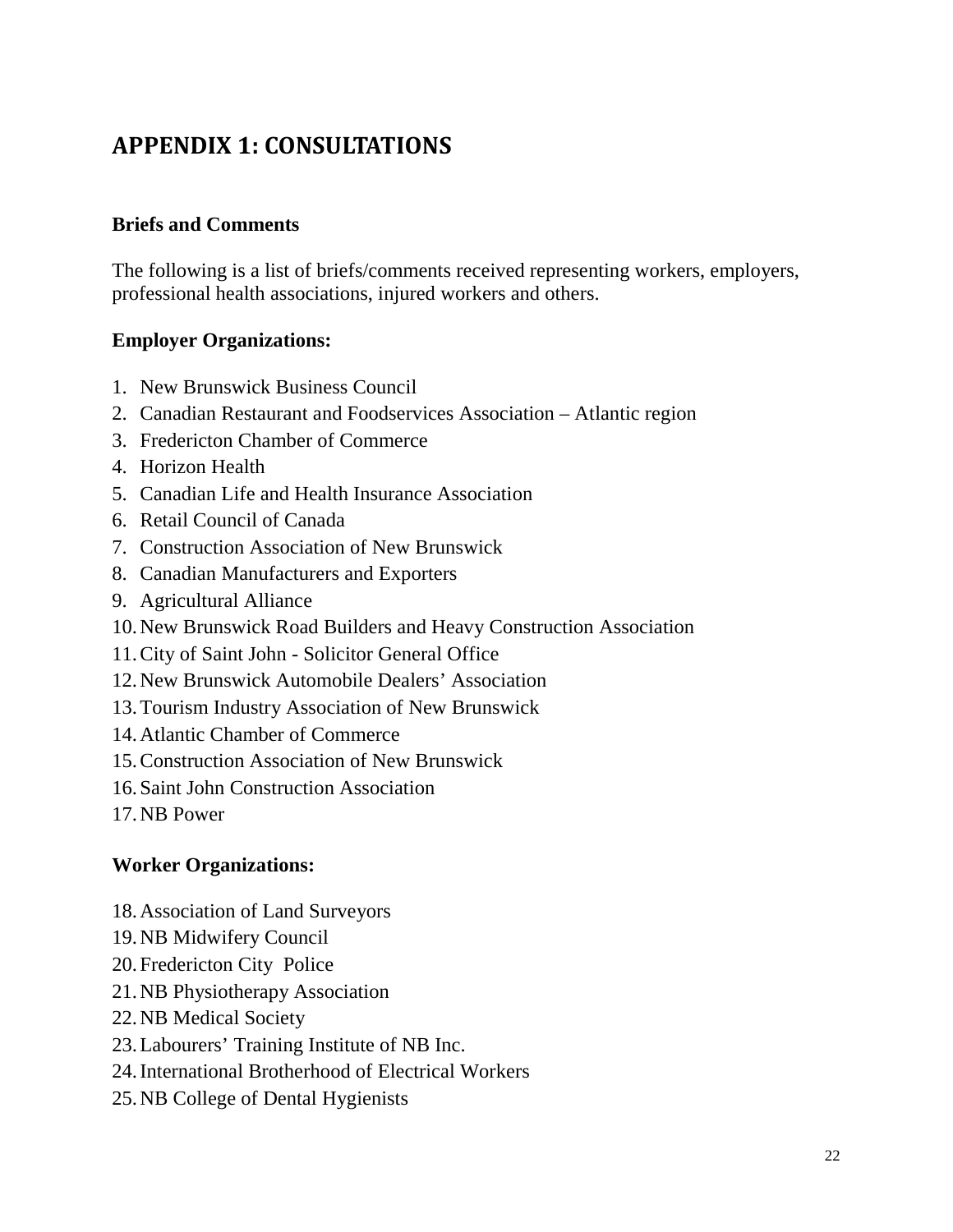- 26.NB Nurses Union
- 27.CUPE NB
- 28.NB Association of Chiefs of Police
- 29.Bathurst and District Labour Council
- 30.UNIFOR joining of Canadian Auto Workers union (CAW) and the Communications, Energy and Paper workers union (CEP)
- 31.NB Building and Construction Trades Council
- 32.NB Construction Labour Relations Alliance
- 33.NB Federation of Labour
- 34.International Association of Fire Fighters and Atlantic Provinces Professional Fire Fighters Association

## **Other:**

- 35.WorkSafeNB Board of Directors
- 36.NB Energy and Utilities Board
- 37.Green Party of New Brunswick
- 38.Office of the Ombudsman
- 39.CCNB
- 40.Canadian Life and Health Insurance Association Inc.
- 41.Appeals Tribunal
- 42.Injured Workers Advisory Committee
- 43.le Front Commun pour la Justice Sociale
- 44.Worker Appeal Services
- 45.Independent Representative assisting an injured worker in Appeal Tribunal process.
- 46.BarronT Labour Relations Inc.
- 47.Injured Workers (17)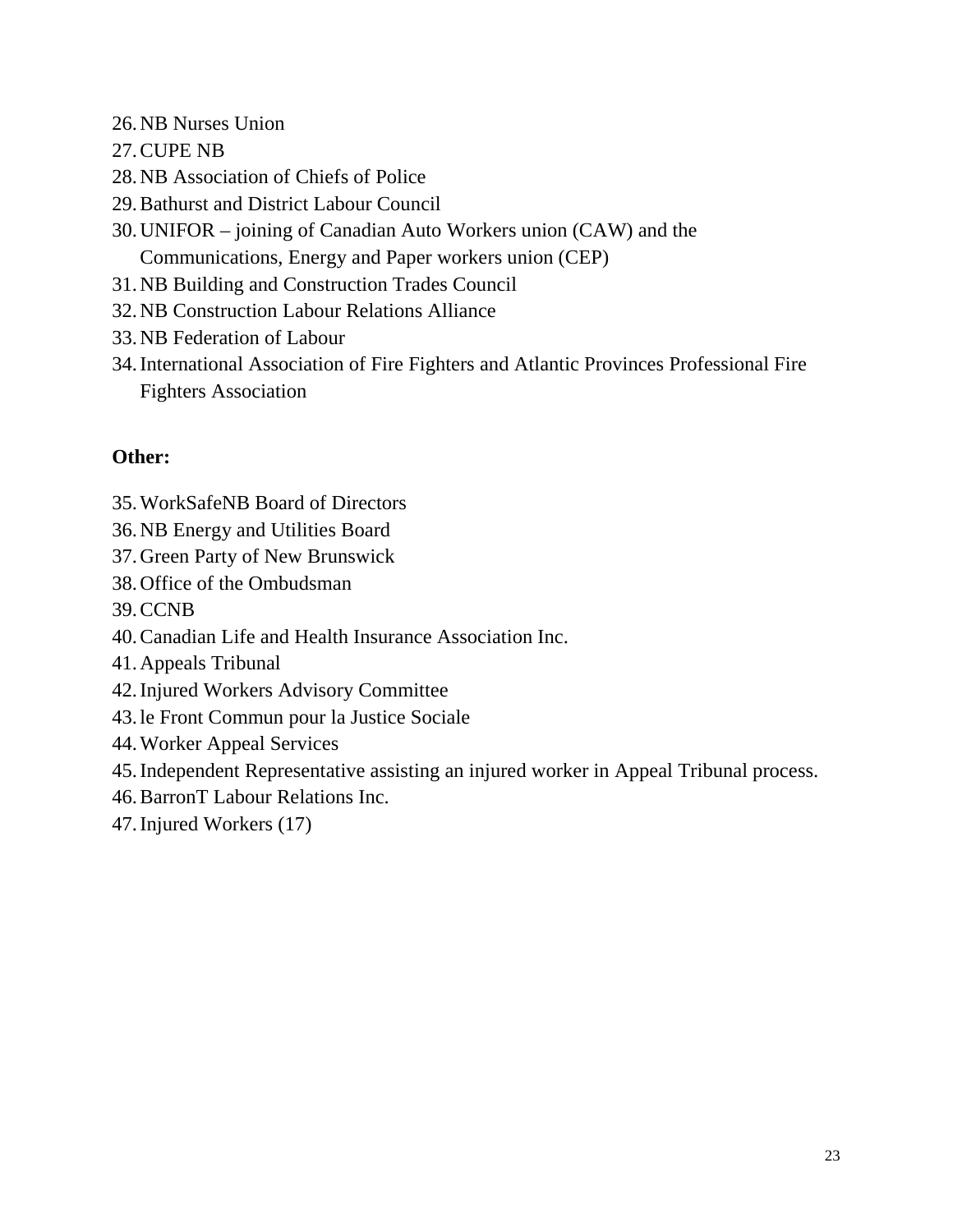# <span id="page-23-0"></span>**APPENDIX 2: WORKSAFENB POLICY 21-215: SUPPLEMENTS TO COMPENSATION**

The purpose of this policy is to provide the Board of Directors' interpretation of subsections 38.2(2.5) and 38.11(9) of the *WC Act*, based on the New Brunswick Court of Appeal decision J.D. Irving, Limited (Sussex Sawmill) v. Wayne Douthwright and Workplace Health, Safety and Compensation Commission.

This policy applies to injured workers who have a compensable workplace injury, or recurrence of injury, on or after January 1, 1993, and who receive both compensation benefits and remuneration from an employment-related

source.<br>This policy does not apply:

- 
- 
- When injured workers receive Canada Pension Plan Disability benefits. For more information, see Policy No. 21- 230 Deduction of CPPD Benefits from Loss of Earnings Benefits; or
- When determining average earnings for calculating loss of earnings benefits. For more information, see Policy No. 21-210 Calculation of Benefits.

## **PURPOSE OBJECTIF**

Cette politique a pour objectif de donner l'interprétation du conseil d'administration des paragraphes 38.2(2.5) et 38.11(9) de la *Loi sur les accidents du travail*, fondée sur la décision de la Cour d'appel du Nouveau-Brunswick dans l'arrêt J. D. Irving, Limited (scierie de Sussex) c. Wayne Douthwright et Commission de la santé, de la sécurité et de l'indemnisation des accidents au travail.

# SCOPE APPLICATION

Cette politique s'applique aux travailleurs blessés qui subissent une lésion indemnisable liée au travail ou la réapparition d'une lésion à compter du 1er janvier 1993, et qui reçoivent à la fois des prestations d'indemnisation et une rémunération d'une source liée à l'emploi. La politique ne s'applique pas :

- To the three-day waiting period; à la période d'attente de trois jours;
- To estimated capable earnings; aux gains estimatifs que le travailleur est en mesure de tirer;
	- lorsque les travailleurs blessés reçoivent des prestations d'invalidité du Régime de pensions du Canada. Pour obtenir plus de renseignements, voir la Politique no 21-230 – Prestations d'invalidité du Régime de pensions du Canada déduites des prestations pour perte de gains;
	- à la détermination des gains moyens utilisés pour le calcul des prestations pour perte de gains. Pour obtenir plus de renseignements, voir la Politique no 21-210 – Calcul de l'indemnité.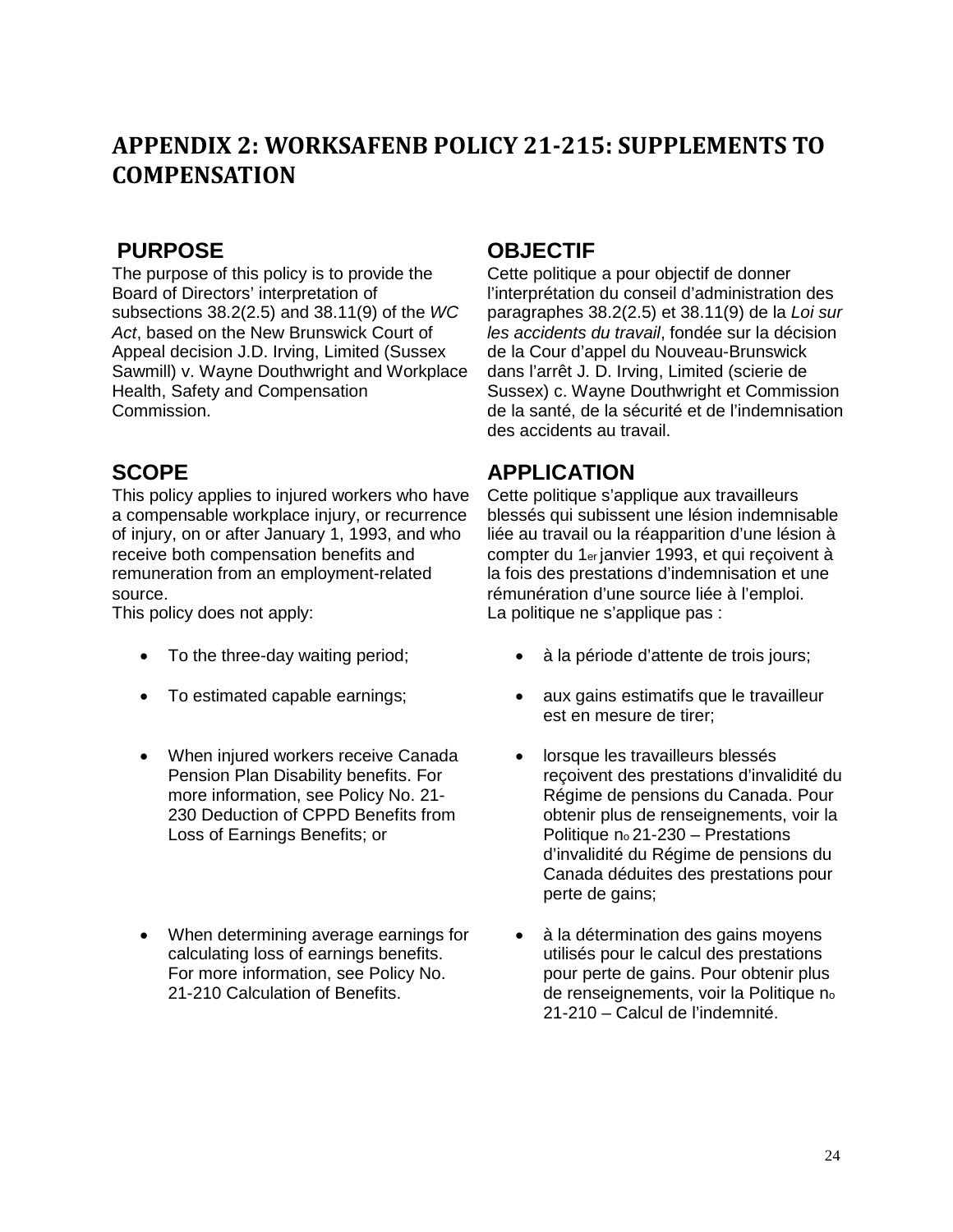*Average earnings* - the daily, weekly, monthly, or regular remuneration that the worker was receiving at the time of the injury *or recurrence of the injury, or receiving previously, or at the time of the loss of earnings, or at the time of death, as may appear to the Commission best to represent the earnings of the worker, unless the worker was at the date of the accident under twentyone years of age and it is established to the satisfaction of the Commission that under normal conditions the earnings would probably increase, in which case this fact should be considered in determining the worker's average earnings and in no case shall average earnings exceed the maximum annual earnings. (WC Act)* 

*Average net earnings - the average earnings of the worker minus any income tax and premiums under the Employment Insurance Act and contributions under the Canada Pension Plan that would be payable by the worker based on those earnings. (WC Act)* 

*Employer - (a) every person having in his service under contract of hire or apprenticeship, written or oral, express or implied, any worker engaged in any work in or about an industry, (b) a municipal corporation, commission, committee, body or other local authority established or exercising any powers or authority with respect to the affairs or purposes, including school purposes, of a municipality, (c) a person who authorizes or permits a learner to be in or about an industry for the purposes mentioned in the definition "learner". (adapted from the WC Act)* 

*Estimated capable earnings - earnings that the injured worker is estimated to be capable of earning, at a suitable occupation, after the injury or recurrence of injury. (adapted from the WC Act)* 

## **GLOSSARY GLOSSAIRE**

*Salaire moyen* – Le salaire quotidien, hebdomadaire, mensuel ou le salaire habituel que le travailleur recevait au moment de la *lésion ou de la réapparition de la lésion ou avant ou encore à l'époque de la perte de gains ou du décès et que la Commission estime mieux traduire ses gains à moins qu'il n'ait eu moins de vingt et un ans au moment de l'accident et qu'il n'ait été établi à la satisfaction de la Commission que, dans des circonstances normales, le salaire augmenterait probablement, auquel cas ce fait doit être pris en considération pour déterminer le salaire moyen qui ne doit en aucun cas excéder le salaire annuel maximum. (Loi sur les accidents du travail)* 

*Salaire moyen net – Le salaire moyen du travailleur moins l'impôt sur le revenu et les cotisations qu'il doit payer conformément à la Loi sur l'assurance-emploi et au Régime de pensions du Canada du fait de ces gains. (Loi sur les accidents du travail)* 

*Employeur – a) toute personne qui utilise, en vertu d'un contrat de louage de services ou d'apprentissage, écrit ou verbal, exprès ou implicite, les services d'un travailleur engagé dans un travail quelconque se rattachant à une industrie, b) les corporations municipales, les commissions, comités et autres organismes des municipalités ou les autres autorités locales, constitués ou exerçant des pouvoirs ou une compétence, relativement aux affaires ou aux fins d'une municipalité, y compris celles des écoles, c) une personne qui donne à un stagiaire l'autorisation ou la permission de faire un travail se rattachant à une industrie dans le but qui est mentionné à la définition « stagiaire ». (Adaptation de la Loi sur les accidents du travail)* 

*Gains estimatifs que le travailleur est en mesure de tirer – Les gains que le travailleur devrait être en mesure de tirer d'un emploi convenable après avoir subi une lésion ou la réapparition d'une lésion. (Adaptation de la Loi*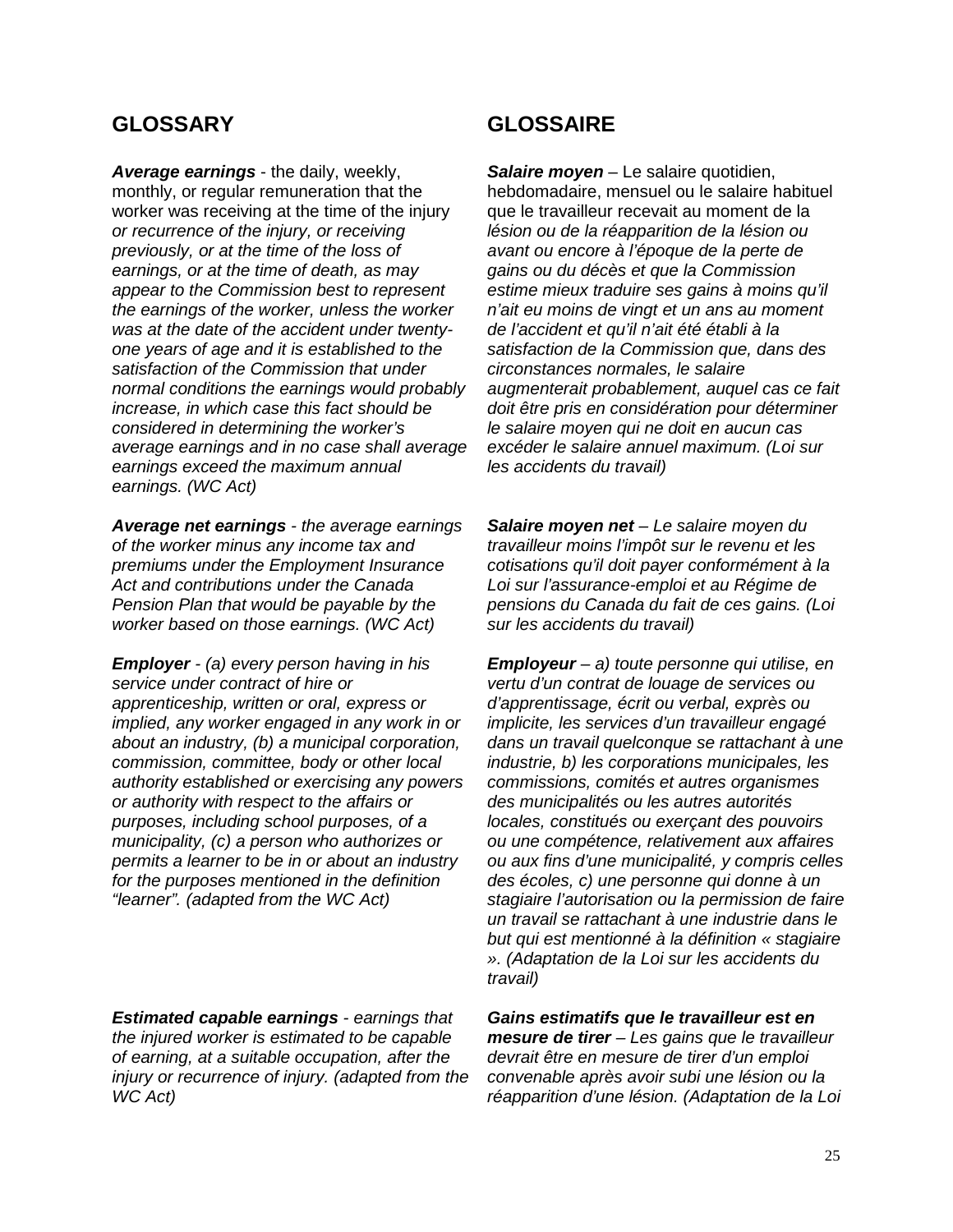*Loss of earnings - average net earnings minus the net earnings the worker is estimated to be capable of earning at a suitable occupation after sustaining the injury. (adapted from the WC Act)* 

*Maximum annual earnings - an amount equal to 1.5 times the NBIAE, which is set by the Commission as of the first day of January of each year. (adapted from the WC Act)* 

*Net estimated capable earnings - estimated capable earnings minus any income tax and premiums under the Employment Insurance Act and contributions under the Canada Pension Plan that would be payable by the injured worker based on those earnings. (WC Act)* 

*New Brunswick Industrial Aggregate Earnings (NBIAE) - the amount set by the Commission as of January 1st each year which is equal to \$27,323 for the year 1993 and which is increased thereafter by the percentage increase in the Consumer Price Index for Canada for all items for the twelve month period ending the 30th day of June in each year as determined by the Commission in August of each year on the basis of monthly reports published in that respect by Statistics Canada for that period. (WC Act)* 

*Pre-accident earnings - the daily, weekly, monthly or regular remuneration that the worker was receiving at the time of the injury or recurrence of the injury, as may appear to the Commission best to represent the earnings of the worker. (WC Act)* 

*Pre-accident net earnings - the pre-accident earnings of the worker minus any income tax and premiums under the Employment* 

*sur les accidents du travail)* 

*Perte de gains – Le salaire moyen net moins les gains estimatifs nets que le travailleur est en mesure de tirer d'un emploi convenable après avoir subi une lésion. (Adaptation de la Loi sur les accidents du travail)* 

*Salaire annuel maximum – Désigne un montant qui est une fois et demie le salaire pour l'ensemble des activités économiques au Nouveau-Brunswick qui est fixé par Travail sécuritaire NB au premier janvier de chaque année. (Adaptation de la Loi sur les accidents du travail)* 

*Gains estimatifs nets que le travailleur est en mesure de tirer – Les gains estimatifs que le travailleur est en mesure de tirer moins l'impôt sur le revenu et les cotisations qu'il doit payer conformément à la Loi sur l'assurance-emploi et au Régime de pensions du Canada du fait de ces gains. (Adaptation de la Loi sur les accidents du travail)* 

*Salaire pour l'ensemble des activités économiques au Nouveau-Brunswick – Le montant fixé par la Commission au premier janvier de chaque année, qui est égal à 27 323 \$ pour l'année 1993 et qui sera par la suite augmenté par le pourcentage d'augmentation de l'indice des prix à la consommation du Canada de tous les articles pour la période de douze mois qui s'achève le trente juin de chaque année qu'elle détermine chaque année au mois d'août en fonction des rapports mensuels publiés à cet égard par Statistique Canada pour cette période. (Loi sur les accidents du travail)* 

*Gains avant l'accident – La rémunération quotidienne, hebdomadaire, mensuelle ou régulière que le travailleur recevait au moment de la lésion ou de la réapparition de la lésion qui, d'après la Commission, peut le mieux représenter les gains du travailleur. (Loi sur les accidents du travail)* 

*Gains nets avant l'accident – Les gains avant l'accident du travailleur moins l'impôt sur le revenu et les cotisations qu'il devrait payer*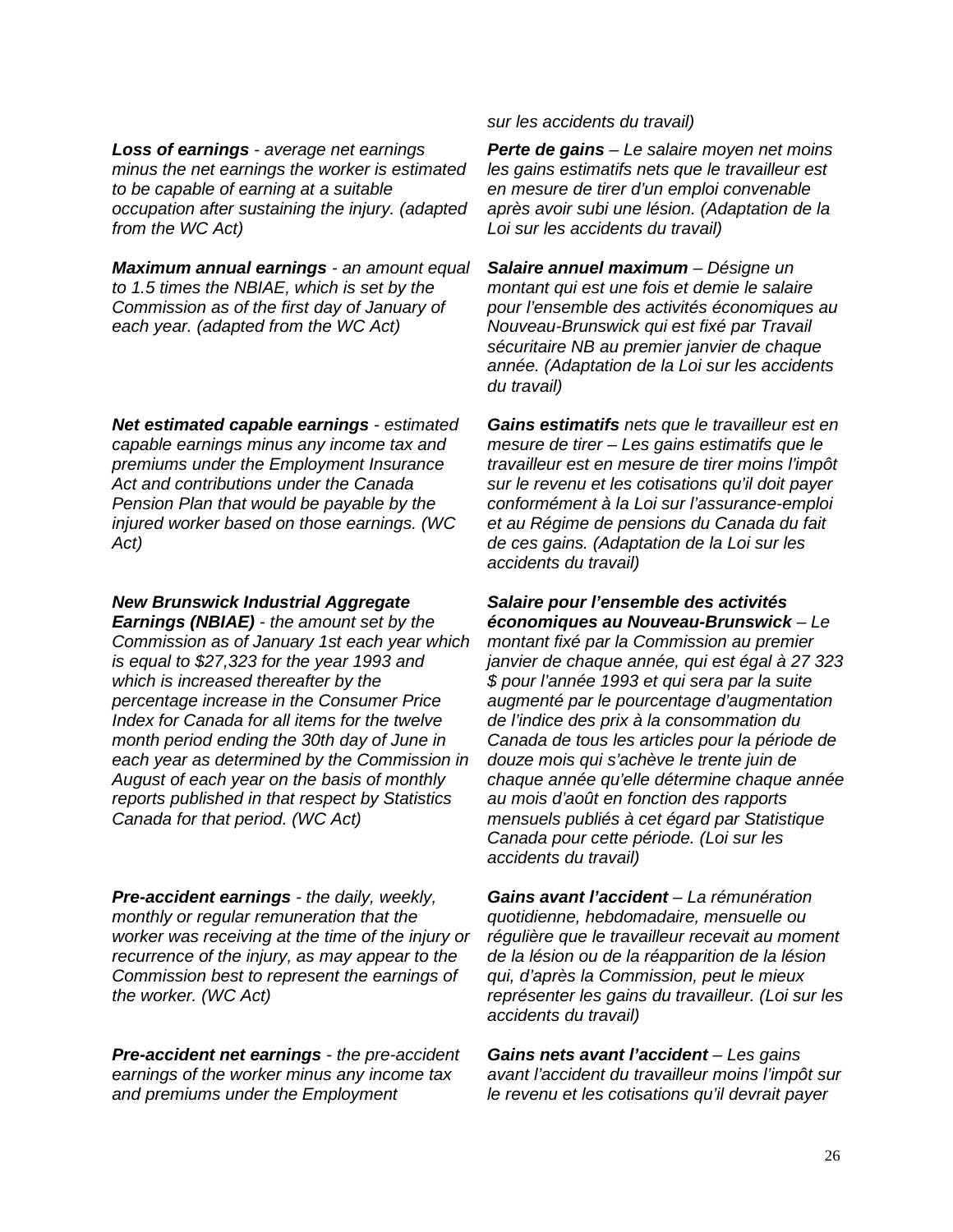*Insurance Act and contributions under the Canada Pension Plan that would be payable by the worker based on those earnings. (WC Act)* 

*Remuneration - all income, earnings, or money from an employment-related source. Retirement pensions / income - the payments a person receives upon retirement under predetermined legal and/or contractual terms. These pensions may be set up by employers, insurance companies, the government or other institutions such as employer associations or trade unions.* 

*WorkSafeNB - means the Workplace Health, Safety and Compensation Commission or "the Commission" as defined by the WHSCC Act.* 

*WorkSafeNB adjudicates all claims using Policy No. 21-100 Conditions for Entitlement – General Principles. Once a claim is accepted, WorkSafeNB provides a range of benefits to injured workers, as required. These benefits may include:* 

- 
- *Lump sum impairment awards; des allocations globales pour*
- 
- 

*WorkSafeNB has a legal responsibility to determine an injured worker's loss of earnings because of a workplace injury. When WorkSafeNB determines that an injured worker is experiencing a loss of earnings due to a temporary or permanent work restriction, WorkSafeNB pays loss of earnings benefits* 

*conformément à la Loi sur l'assurance-emploi et au Régime de pensions du Canada du fait de ces gains. (Loi sur les accidents du travail)* 

*Rémunération – Tout revenu, gain ou argent provenant d'une source liée à l'emploi. Pensions et revenu de retraite – Les versements qu'une personne reçoit au moment de sa retraite selon des modalités contractuelles ou légales prédéterminées. Un employeur, une compagnie d'assurance, le gouvernement ou d'autres organismes, comme une association d'employeurs ou un syndicat, peuvent établir les pensions.* 

*Travail sécuritaire NB – La Commission de la santé, de la sécurité et de l'indemnisation des accidents au travail ou la « Commission », telle qu'elle est définie dans la Loi sur la Commission de la santé, de la sécurité et de l'indemnisation des accidents au travail.* 

### *POLICY STATEMENTS ÉNONCÉS DE LA POLITIQUE 1.0 General 1.0 Généralités*

*Travail sécuritaire NB prend des décisions sur toutes les réclamations en se fondant sur la Politique no 21-100, intitulée Critères d'admissibilité – Principes généraux. Une fois qu'une réclamation est acceptée, il offre une gamme de prestations aux travailleurs blessés, au besoin. Ces prestations peuvent comprendre :* 

- *Loss of earnings benefits; des prestations pour perte de gains;* 
	- *diminution physique;*
- *Medical aid; and de l'aide médicale;* 
	- *Rehabilitation services. des services de réadaptation.*

*Travail sécuritaire NB a la responsabilité légale de déterminer la perte de gains d'un travailleur qui a subi une blessure au travail. Lorsqu'il détermine qu'un travailleur blessé connaît une perte de gains à la suite d'une restriction de travail temporaire ou permanente, il verse des prestations pour perte de gains en fonction de*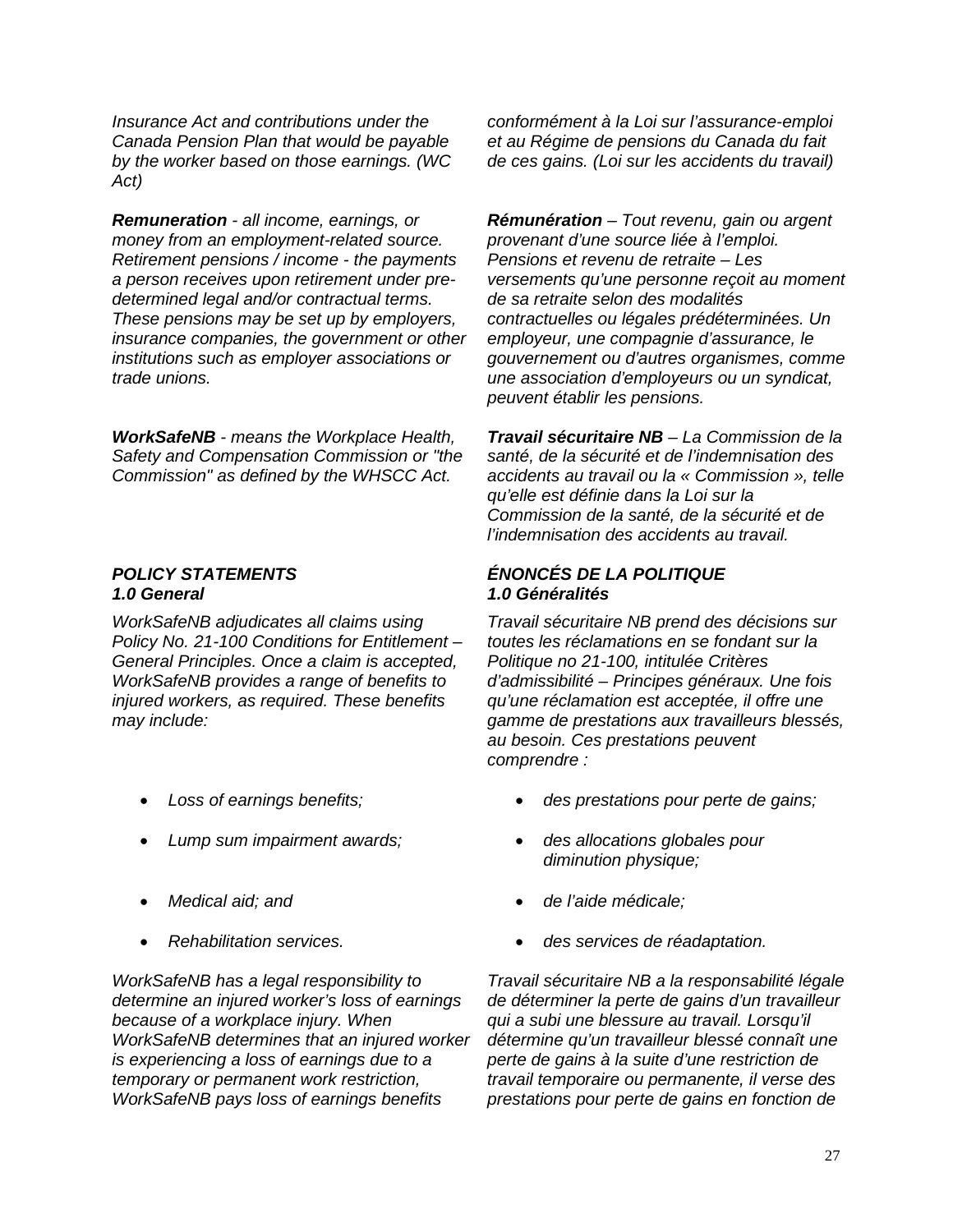*based on the following legislated formula: la formule suivante prévue par la loi :* 

*Loss of earnings = average net earnings – net estimated capable earnings* 

*The compensation payable for new accidents is 85% of loss of earnings. For more information, see Policy No. 21-210 Calculation of Benefits.* 

### *2.0 Reducing Compensation Benefits 2.0 Réduction des prestations*

*Subsections 38.11(9) and 38.2(2.5) of the WC Act provide limits to the compensation that injured workers can receive. When injured workers receive remuneration from sources other than WorkSafeNB, loss of earnings benefits may be reduced.* 

*WorkSafeNB reduces loss of earnings benefits when:* 

- *The remuneration is earned and received by the injured worker for the same period during which compensation is paid;*
- *The remuneration is from the employer or an employment-related source;*
- *There is no requirement to reimburse the remuneration; and*
- *The combination of benefits and remuneration exceeds 85% of preaccident net earnings.*

*All four parts of this test must be satisfied to reduce benefits.* 

*WorkSafeNB shall deduct from compensation benefits:* 

#### *Perte de gains = salaire moyen net - gains estimatifs nets que le travailleur est en mesure de tirer*

*Les prestations payables pour les nouveaux accidents se chiffrent à 85 % de la perte de gains. Pour obtenir plus de renseignements, voir la Politique no 21-210 – Calcul de l'indemnité.*

# *d'indemnisation*

*Les paragraphes 38.11(9) et 38.2(2.5) de la Loi sur les accidents du travail précisent les limites à l'indemnité qu'un travailleur blessé peut recevoir. Lorsque ce dernier reçoit une rémunération de sources autres que Travail sécuritaire NB, ses prestations pour perte de gains peuvent être réduites.* 

*Travail sécuritaire NB réduit les prestations pour perte de gains lorsque :* 

- *le travailleur blessé a gagné et reçu une rémunération pour la même période visée par l'indemnité;*
- *la rémunération provient de l'employeur ou d'une source liée à l'emploi;*
- *le travailleur n'est pas tenu de rembourser la rémunération;*
- *le total des prestations et de la rémunération dépasse 85 % des gains nets avant l'accident.*

*Les quatre critères plus haut doivent être satisfaits pour que les prestations soient réduites.* 

#### *2.1 Specific Reductions in Benefits 2.1 Réductions particulières touchant les prestations*

*Travail sécuritaire NB déduit également des prestations d'indemnisation :* 

• *Estimated capable earnings;* • *les gains estimatifs que le travailleur est*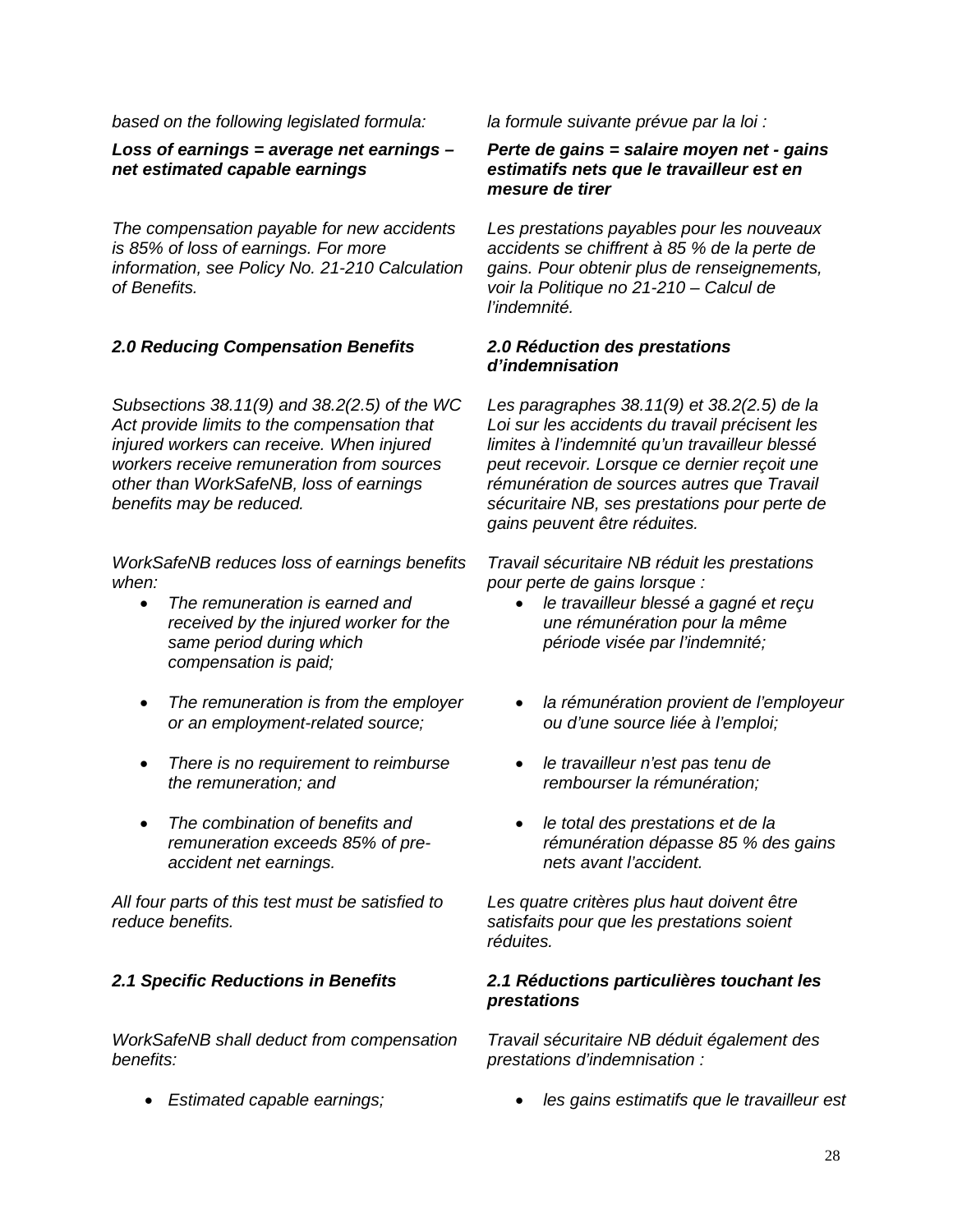- *Employment Insurance benefits; and les prestations d'assurance-emploi;*
- *Employer-sponsored disability benefits (when there is no undertaking to reimburse the insurer).*

*Remuneration received during the worker's compensation period but earned prior to the compensation period shall not be deducted from loss of earning benefits. Examples include but are not limited to:* 

- 
- 
- 

### *3.1 Retirement Pensions / Income 3.1 Pensions et revenu de retraite*

*Retirement pensions / income are not supplements to compensation under the Workers' Compensation Act and are not used to reduce compensation benefits. Some examples of retirement pensions / income may include, but are not limited to:* 

- *A pension arising out of employment or service in any armed forces;*
- 
- 
- 
- *Pensions paid by Veterans Affairs Canada;*
- 

*en mesure de tirer;* 

- 
- *les prestations d'invalidité parrainées par l'employeur (lorsqu'il n'existe aucun engagement de rembourser l'assureur).*

#### *3.0 When Not to Reduce Benefits 3.0 Rémunération non déduite des prestations*

*La rémunération reçue pendant la période d'indemnisation du travailleur, mais gagnée avant cette période ne doit pas être déduite des prestations pour perte de gains. En voici des exemples :* 

- *Vacation pay; la paie de vacances;*
- *Bonuses; and les primes;*

*:* 

• *Sick leave benefits.* • *les prestations pour congé de maladie.* 

*Les pensions et le revenu de retraite ne représentent pas des suppléments à l'indemnité en vertu de la Loi sur les accidents du travail et ne sont pas déduits des prestations d'indemnisation. Voici des exemples de pensions et de revenu de retraite* 

- *une pension liée à l'emploi ou à un emploi à titre de membre des forces armées;*
- *Canada Pension Plan retirement; des prestations de retraite du Régime de pensions du Canada;* 
	- *Quebec Pension Plan retirement; des prestations de retraite du Régime de rentes du Québec;*
- *United States Social Security; des prestations de sécurité sociale des États-Unis;* 
	- *des pensions versées par Anciens combattants Canada;*
	- *Any provincial pension plan; tout régime de pension provincial;*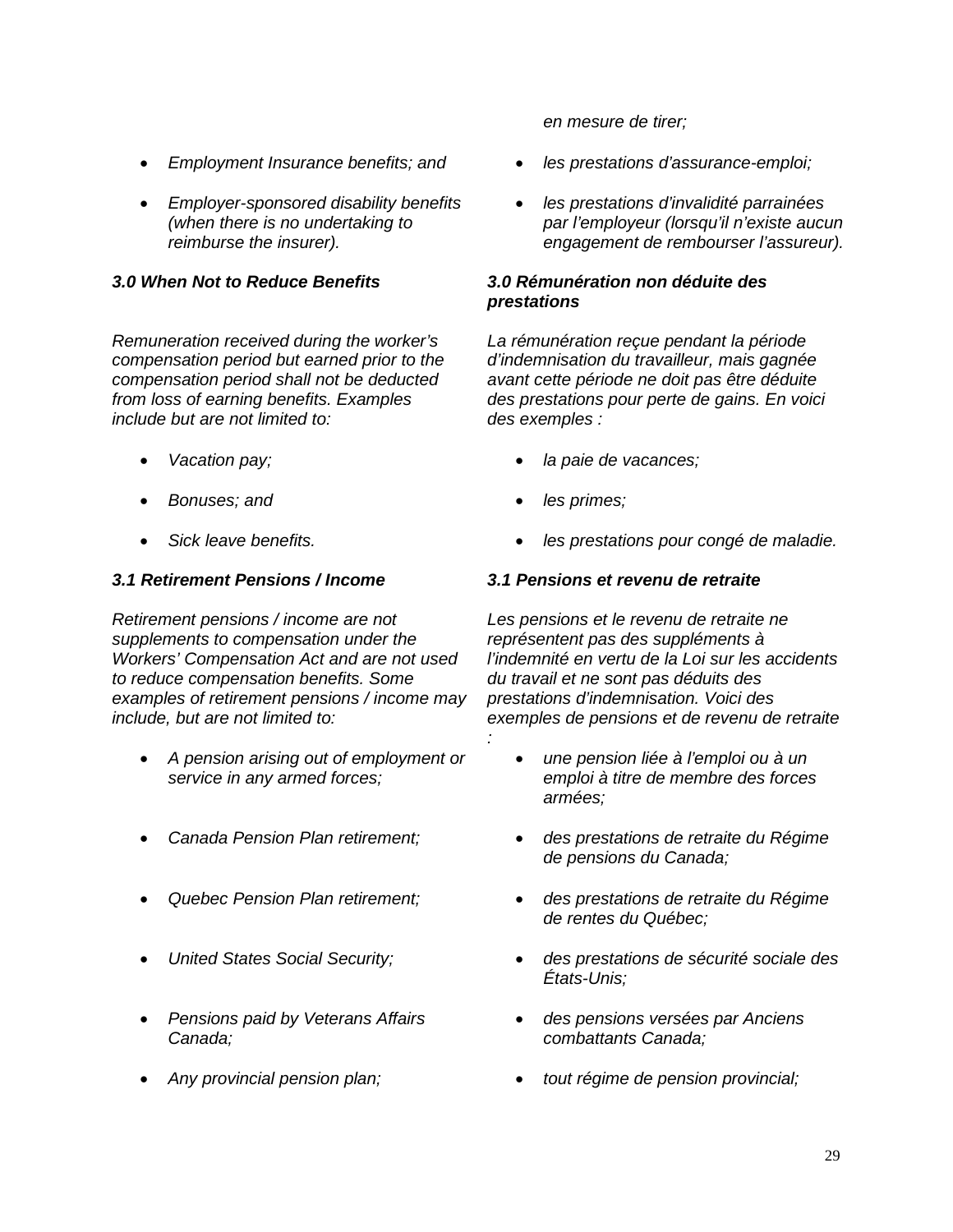- *Registered Retirement Savings Plans, Registered Retirement Income Fund, or similar programs;*
- *Retirement allowances; and/or*
- *Other remuneration diverted into a program or plan for retirement.*

### *REFERENCES RÉFÉRENCES*

*J.D. Irving, Limited (Sussex Sawmill) v. Wayne Douthwright and Workplace Health, Safety and Compensation Commission* 

*The Court concluded that Canada Pension Plan retirement was not a supplement under the current legislation. Although not the subject of appeal, it was also indicated that the* 

*Court might not consider other types of retirement income, as defined by the Supreme Court of Canada in Clarke v. Clarke, a supplement to compensation.* 

#### *Workers' Compensation Act (WC Act) Loi sur les accidents du travail*

*38.11(9) - Notwithstanding subsection (2), where a worker has not received remuneration from the employer or any income replacement or supplement benefit from the employer or from an employment-related source in respect of the injury or recurrence of the injury for a period of time after the injury or recurrence of the injury that is equivalent to three working days and where the worker commences to receive compensation under subsection (2), there shall be payable to the worker only that portion of compensation which, when combined with the amount of any remuneration received by the worker from the employer or any income replacement or supplement benefit received by the worker from the employer or* 

- *des régimes enregistrés d'épargneretraite, des fonds enregistrés de revenu de retraite ou des programmes semblables;*
- *des allocations de retraite;*
- •
- *autre rémunération détournée à un programme ou à un régime en vue de la retraite.*

#### *Case Law Jurisprudence*

*J. D. Irving, Limited (scierie de Sussex) c. Wayne Douthwright et Commission de la santé, de la sécurité et de l'indemnisation des accidents au travail* 

*La Cour a statué que les prestations de pensions du Régime de pensions du Canada ne constituaient pas un supplément en vertu de* 

*la législation actuelle. Bien que l'appel n'avait pas trait à ce point, elle a également précisé qu'il se pourrait qu'elle ne considère pas d'autres types de revenu de retraite comme des suppléments à l'indemnité, tel que la Cour suprême du Canada l'a défini dans l'arrêt Clarke c. Clarke.* 

### *Legislation Législation*

*38.11(9) Nonobstant le paragraphe (2), lorsqu'un travailleur n'a pas reçu de rémunération de son employeur ou de revenu de remplacement ou de prestation de supplément de son employeur ou d'une source liée à son emploi relativement à la lésion ou à la réapparition de la lésion pendant une période qui suit la lésion ou la réapparition de la lésion qui correspond à trois jours de travail et lorsque le travailleur commence à recevoir l'indemnité prévue au paragraphe (2), le travailleur ne doit recevoir que la partie de l'indemnité qui, combinée au montant de toute rémunération reçue de son employeur ou de tout revenu de remplacement ou de toute prestation de supplément reçue de son*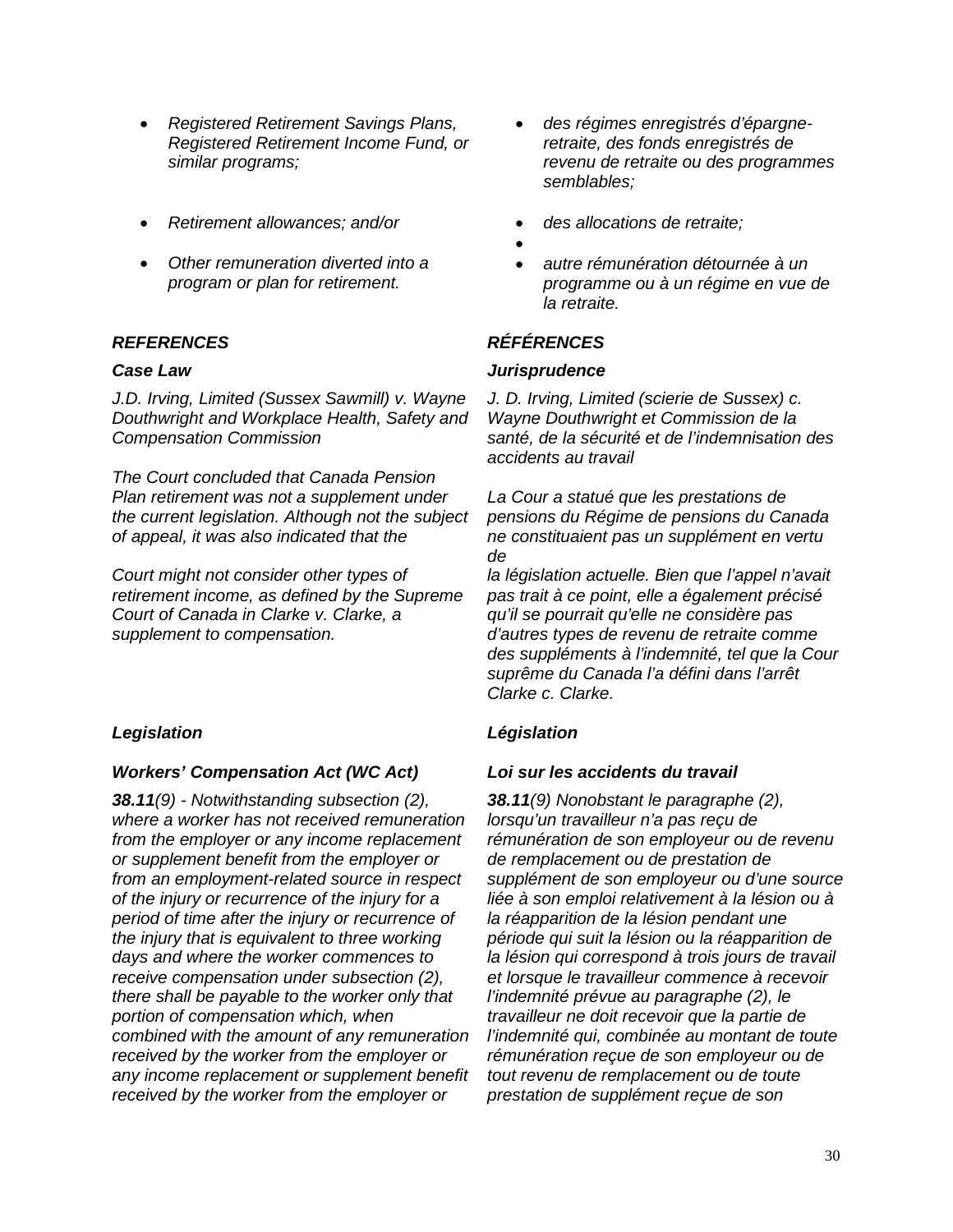*from an employment-related source, does not exceed eighty-five per cent of the worker's preaccident net earnings calculated for the same period of time as that during which compensation is paid.* 

*38.2(2.5) Notwithstanding subsection (2.1), where a worker has not received remuneration from the employer or any income replacement or supplement benefit from the employer or from an employment-related source in respect of the injury or recurrence of the injury for a period of time after the injury or recurrence of the injury that is equivalent to three working days and where the worker commences to receive compensation under subsection (2.1), there shall be payable to the worker only that portion of compensation which, when combined with the amount of any remuneration received by the worker from the employer or any income replacement or supplement benefit received by the worker* 

*from the employer or from an employmentrelated source, does not exceed* 

*(a) in the first thirty-nine weeks from the day of the injury or recurrence of the injury, eighty per cent of the worker's pre-accident net earnings calculated for the same period of time as that during which compensation is paid, and* 

*(b) thereafter, eighty-five per cent of the worker's pre-accident net earnings calculated for the same period of time as that during which compensation is paid.* 

*Policy No. 21-100 Conditions for Entitlement – General Principles* 

*Policy No. 21-230 Deduction of CPP Disability Benefits from Loss of Earnings and Income Tax Reimbursement* 

*Policy No. 21-215 release 001 Supplements to Compensation approved 12/09/2008.* 

*employeur ou d'une source liée à son emploi, ne dépasse pas quatre-vingt-cinq pour cent des gains nets avant l'accident du travailleur calculés pour la même période que celle pendant laquelle l'indemnité est payée.* 

*38.2(2.5) Nonobstant le paragraphe (2.1), lorsqu'un travailleur n'a pas reçu de rémunération de son employeur ou de revenu de remplacement ou de prestation de supplément de son employeur ou d'une source liée à son emploi relativement à la lésion ou à la réapparition de la lésion pendant une période qui suit la lésion ou la réapparition de la lésion qui correspond à trois jours de travail et lorsque le travailleur commence à recevoir l'indemnité prévue au paragraphe (2.1), le travailleur ne doit recevoir que la partie de l'indemnité qui, combinée au montant de toute rémunération reçue de son employeur ou de tout revenu de remplacement ou de toute prestation de supplément reçue de son employeur ou d'une source liée à son emploi, ne dépasse pas* 

*a) au cours des premières trente-neuf semaines qui suivent la date de la lésion ou de la réapparition de la lésion, quatre-vingts pour cent des gains nets avant l'accident du travailleur calculés pour la même période que celle pendant laquelle l'indemnité est payée, et*

*b) par la suite, quatre-vingt-cinq pour cent des gains nets avant l'accident du travailleur calculés pour la même période que celle pendant laquelle l'indemnité est payée.* 

#### *Policy-related Documents Documents liés aux politiques*

*Politique no 21-100 – Critères d'admissibilité – Principes généraux Politique no 21-210 – Calcul de l'indemnité* 

*Politique no 21-230 – Prestations d'invalidité du Régime de pensions du Canada déduites des prestations pour perte de gains et remboursement d'impôt* 

### *RESCINDS RÉVOCATION*

*Politique no 21-215 – Les suppléments à l'indemnité, diffusion no 001, approuvée le 12 septembre 2008.*